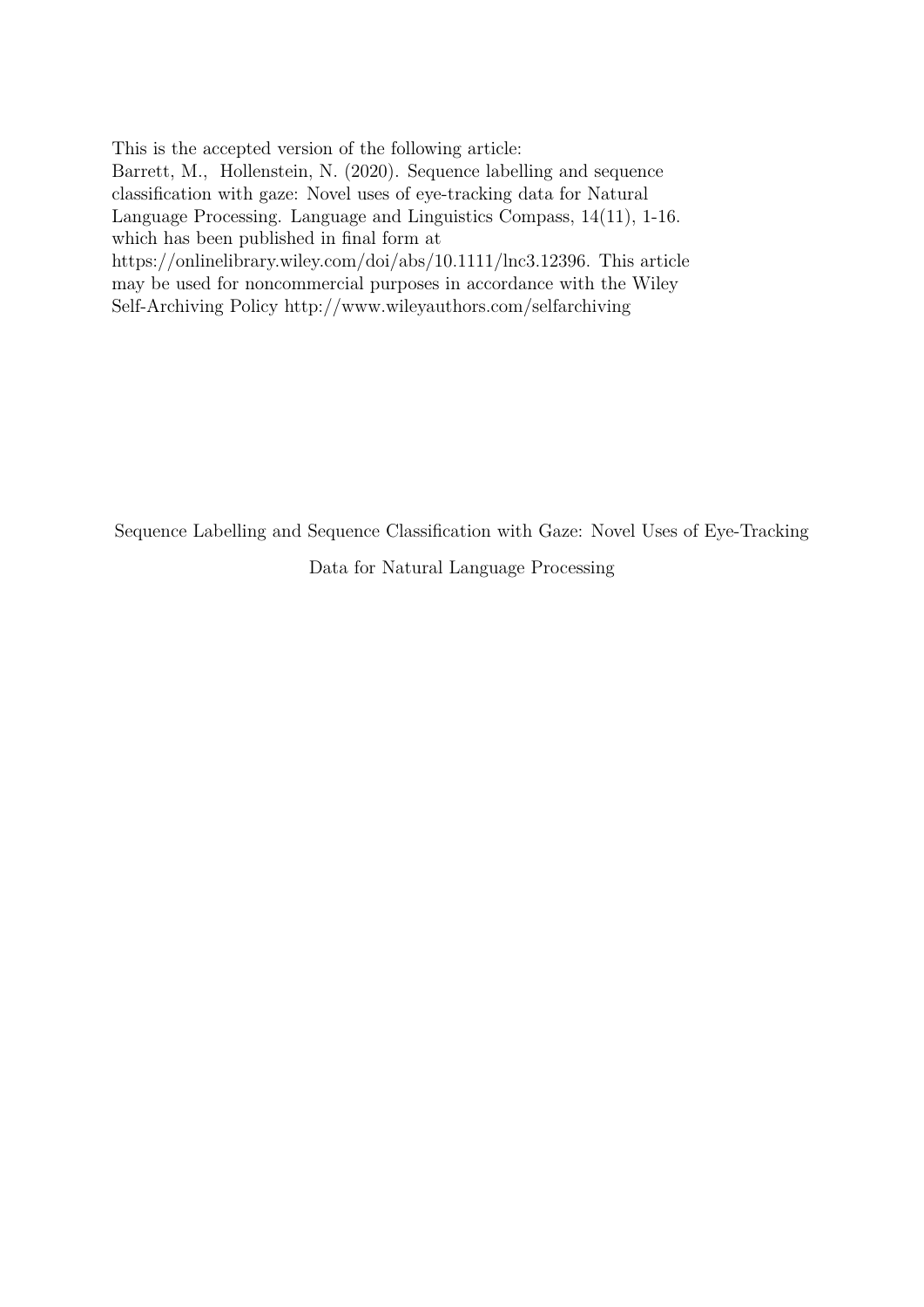#### Abstract

Sing (NLP). In this review, we provide a comprehensive overview comprehensive overview of being used in data-driven NLP, in particular for sequence labellin cation tasks. We argue that cyc-tracking may effectively counter Eye-tracking data from reading provides a structured signal with a fine-grained temporal resolution which closely follows the sequential structure of the text. It is highly correlated with the cognitive load associated with different stages of human, cognitive text processing. While eye-tracking data has been extensively studied to understand human cognition, it has only recently been considered for Natural Language Processing (NLP). In this review, we provide a comprehensive overview of how gaze data is being used in data-driven NLP, in particular for sequence labelling and sequence classification tasks. We argue that eye-tracking may effectively counter one of the core challenges of machine-learning-based NLP: the scarcity of annotated data. We outline the recent advances in gaze-augmented NLP to discuss how the gaze signal from human readers can be leveraged while also considering the potentials and limitations of this data source.

THE LINE OF CONSISTENTIAL PROPERTY AND RESPONSITIONS OF CONSISTENTIAL PROPERTY AND RESPONSITIONS OF CONSISTENTIAL PROPERTY AND RESPONSITIONS OF CONSISTENTIAL PROPERTY AND RESPONSITIONS OF CONSISTENTIAL PROPERTY AND RESPONS *Keywords:* eye tracking, gaze, natural language processing, natural reading, human text processing, sequence labelling, sequence classification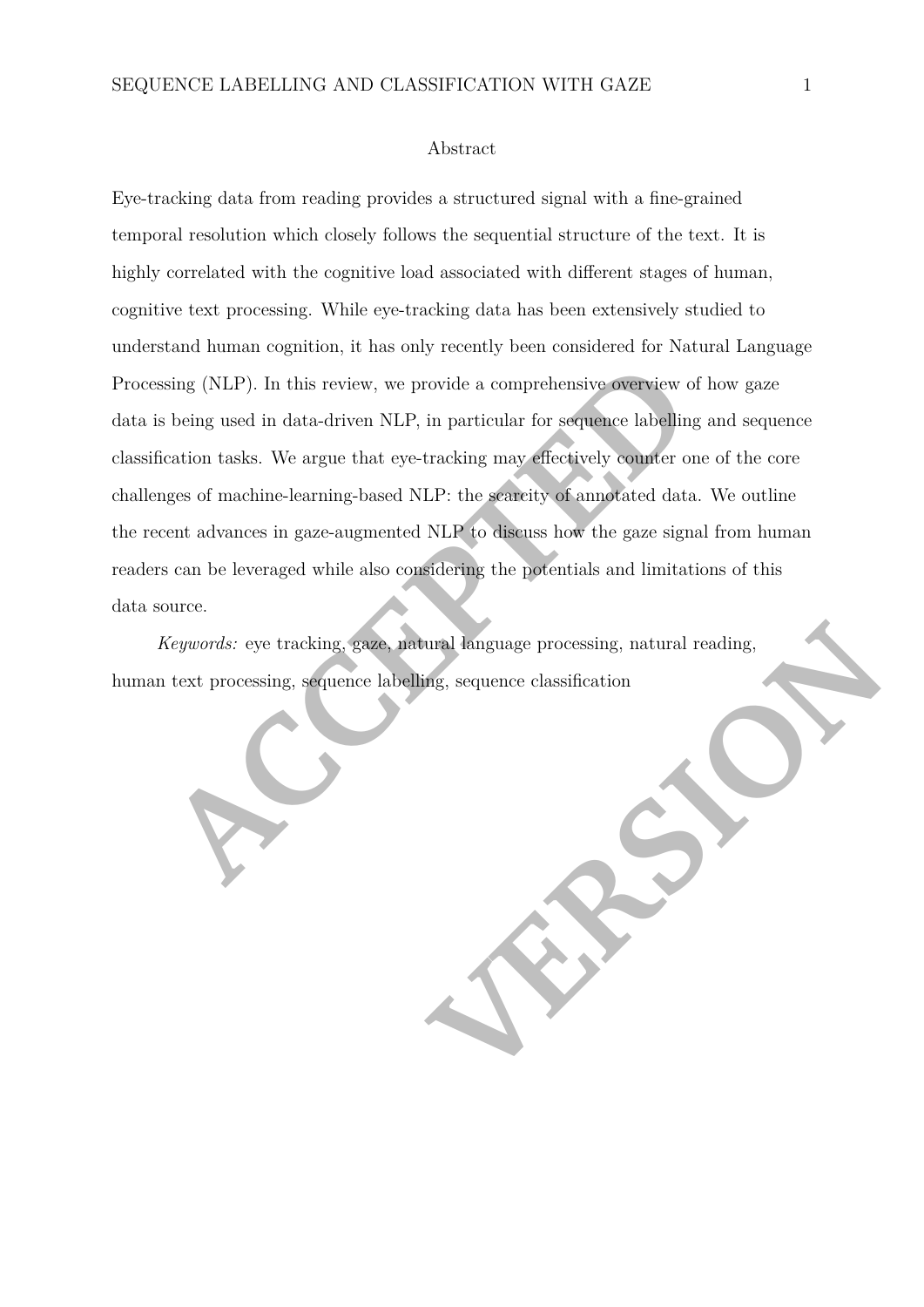Sequence Labelling and Sequence Classification with Gaze: Novel Uses of Eye-Tracking Data for Natural Language Processing

#### **Introduction**

During normal, skilled reading, the eyes move sequentially through the text, fixating one word at a time. In numerous, controlled psycholinguistic studies, word-based eye movement metrics have proven to be strongly correlated with high-level text processing, such as syntactic and semantic structures (Rayner, Sereno, Morris, Schmauder, & Clifton Jr, 1989).

assed eye movement metrics have proven to be strongly correlated with high-level<br>cocessing, such as syntactic and semantic structures (Rayner, Sereno, Morris,<br>ader, & Clifton Jr, 1989).<br>Ratural Language Processing (NLP) is Natural Language Processing (NLP) is an interdisciplinary field of linguistics and computer science that, e.g., tries to solve sequence labelling and sequence classification tasks. Such tasks are largely accessed automatically when humans read, e.g., named entity recognition and syntactic analysis. Recently, NLP has started to discover the potentials of gaze data for improving the performance of machine learning models. Such data is referred to as *fortuitous data* by Plank (2016b). This term covers "non-obvious data that is hitherto neglected, hidden in plain sight or raw data that needs to be refined" and is suggested to be leveraged when annotated resources are scarce.

This review is divided into four sections. We will first introduce basic concepts concerning eye-tracking data. Then, it provides a summary of the largest available gaze resources of naturalistic reading in English. The main part of the article is a comprehensive overview of recent advances in NLP concerning sequence labelling and sequence classification using gaze data. Finally, we will summarise observations across the studies of the survey on how to include eye movements in NLP and discuss the potentials and limitations of the data source.

# **Scope**

The scope of this review is data-driven NLP, limited to sequence labelling and sequence classification tasks on English text using eye movements from adults performing naturalistic reading. Naturalistic reading denotes reading of naturally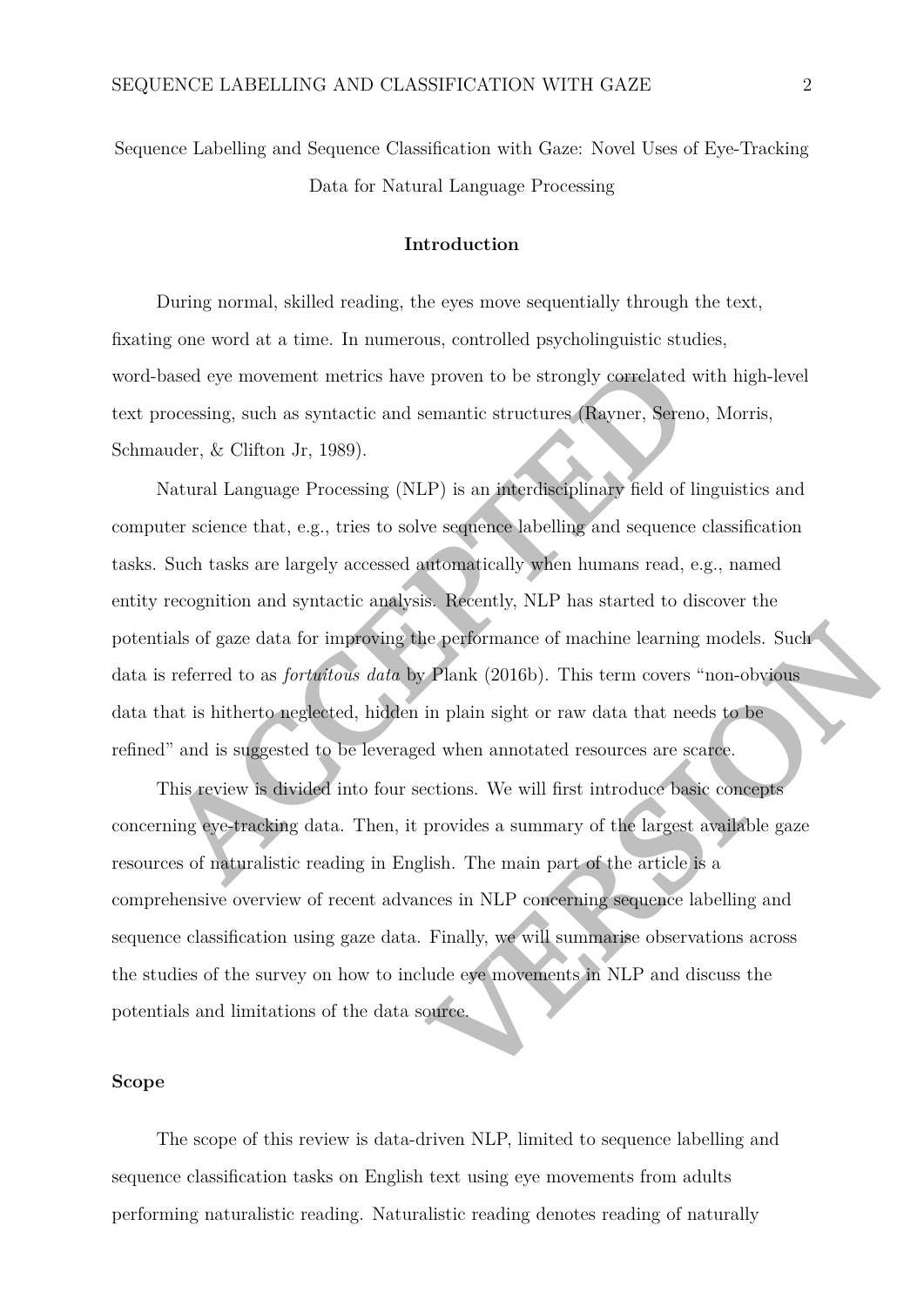occurring text without time constraints, task solving<sup>[1](#page-3-0)</sup> or other reading constraints, such as limiting the preview of the following word. Therefore, we do not cover the fairly large body of work on annotators' eye movements (see review by Mishra and Bhattacharyya  $(2018)$ .

We will focus on studies where an actual *evaluation* of an NLP sequence labelling or sequence classification task has taken place. At the beginning of each section, we will present and discuss the experimental or large-scale psycholinguistic studies that *describe* correlations between eye movements and the linguistic phenomena under consideration. This review will not cover dialogue, studies modelling reader attributes from eye movements, or information retrieval studies.

# **A Very Brief Introduction to Eye Movements**

A and discuss the experimental or large-scale psycholinguistic studies that describe<br>tions between eye movements and the linguistic phenomena under consideration.<br>
Serieve will not cover dialogue, studies modelling reader Contrary to the perceived experience, the reader's eyes do not glide smoothly across the lines of the text while reading. Instead, the eye movements alternate between fixating regions of the text and performing rapid, ballistic movements, named saccades. The fixations last on average 200-250ms, with large temporal variations. Conversely, saccades are much shorter, lasting around 20-40ms and typically move the eyes 7-9 characters forward. During saccades, the eye does not take in information. In the course of normal reading, around 10% of the saccades, often unconscious to the reader, move back to a previously read part of the text for further processing, and possibly re-processing. These movements are called regressions. Eye movements thereby allow studying early and late cognitive processing separately using a range of well-established word-based metrics. Eye movements represent therefore one of the richest behavioural data source for human text processing during reading. The section "Other Human Data Sources" presents a comparison to other behavioural measures in NLP.

Moreover, it is useful to differentiate between low- and high-level factors both influencing how the eyes act during reading. Low-level processing accounts for how the eyes perceive and decode text. High-level processes encompass syntactic and semantic

<span id="page-3-0"></span><sup>&</sup>lt;sup>1</sup>In some studies, subjects may answer comprehension questions or solve other tasks after reading, but when this is separated from the reading process, we still consider it naturalistic reading.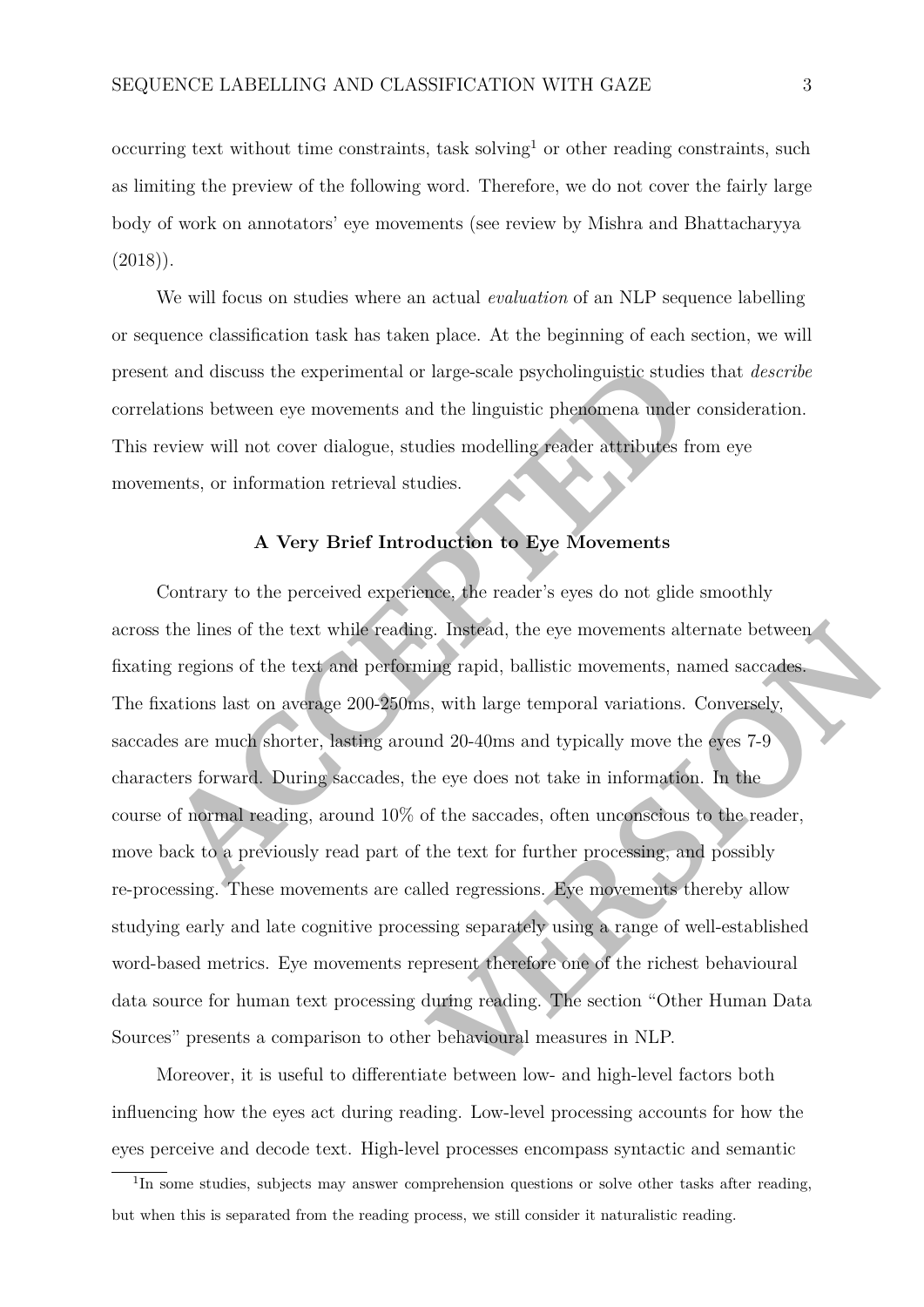processing, which are of interest to NLP. However, the interaction between low and high-level factors should be included in NLP models.

#### **Low-Level Processing**

Due to the anatomy of the eye, readers can only see a small part of the text during each fixation. This asymmetric area extends, for a skilled reader of an alphabetic language arranged from left to right, 3-4 characters to the left of the fixation point and 14-15 characters to its right (Rayner, Well, & Pollatsek, 1980). In practice, words are identified in an even smaller area extending merely 7-8 characters to the right of the fixation point, called *the perceptual span* (McConkie & Rayner, 1976). The saccade distance and the size of the perceptual span vary as a function of text difficulty and reading skill.

# **High-Level processing**

ge arranged from left to right, 3-4 characters to the left of the fixation point and characters to its right (Rayner, Well, & Pollatsek, 1980). In precise, words are eicd in an even smaller area extending merely 7-8 chara Fixation durations are shorter if a word is easy to identify and understand (Clifton, Staub, & Rayner, 2007). "Easy to identify and understand" extends over a large range of high-level effects, e.g., predictability from context (Inhoff, 1984), age of acquisition (Kemper & Liu, 2007), familiarity (Juhasz & Rayner, 2003; Williams & Morris, 2004), and morphology (Hyönä, Bertram, & Pollatsek, 2004). One of the most studied effects is the influence of word frequency on fixation durations. It has been observed that readers tend to look longer at infrequent words and/or long words (Rayner, [1977\)](#page-24-3). Nearly 70% of the variance in mean fixation duration can be explained by word length and word frequency (Just & Carpenter, 1980).

# **What can be learned from the basic understanding of eye movements?**

When not in a controlled experimental setup, one challenge about eye movements is that they reflect cognitive processing, but not *which process*. Hence, gaze is an *indirect* measure of cognitive processing. It will, therefore, help machine learning models to identify the signal in the eye movements if confounding high- and low-level effects are also included. Due to spill-over and preview effects, it is also useful to provide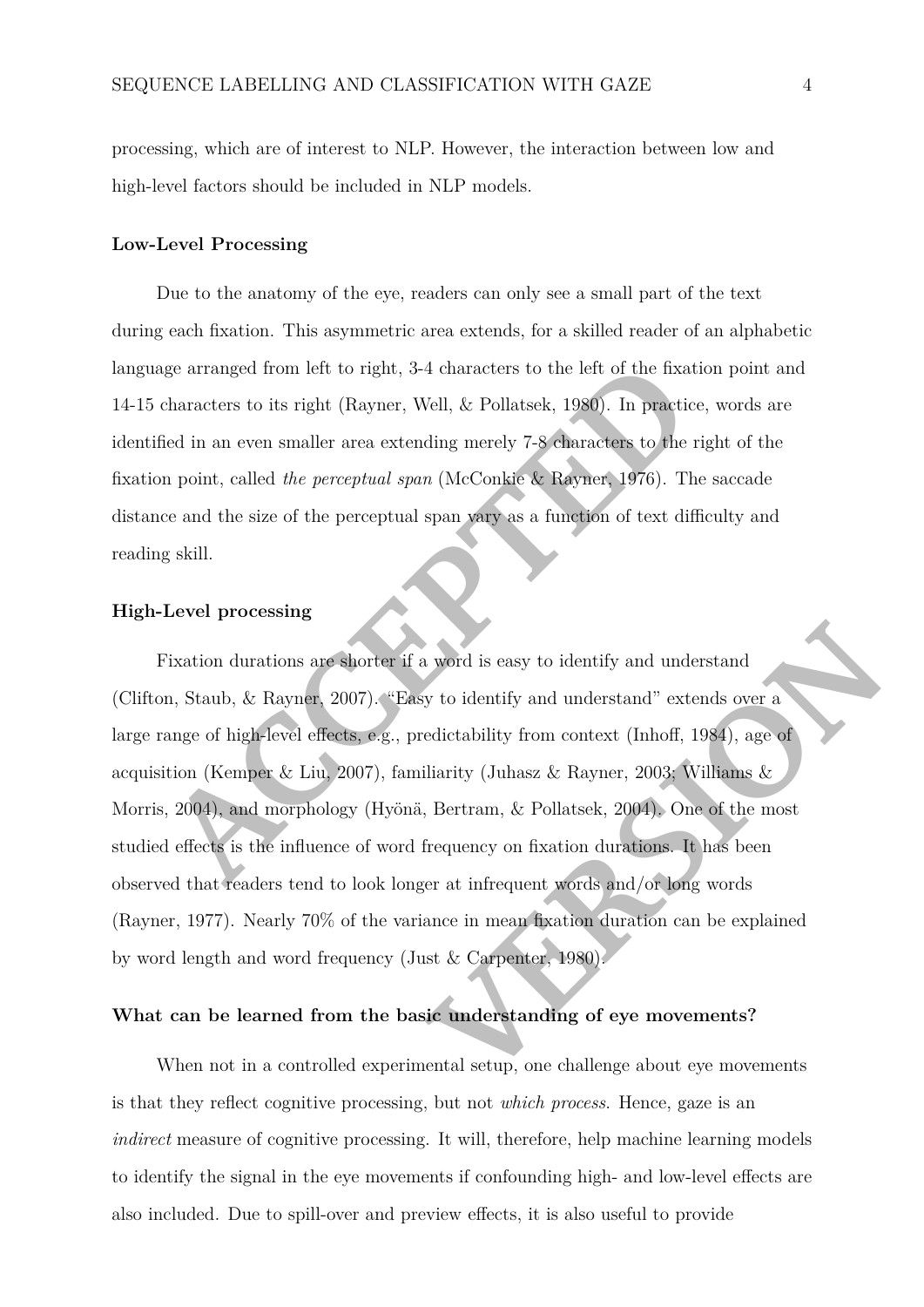information about the previous and subsequent words and fixations when using a model where this is not already accounted for.

#### **Large, English Eye-Tracking Corpora**

The text stimulus used in most psycholinguistic studies consists of constructed sentences that occur infrequently in natural text and that are often read out of context. This is not favourable for NLP purposes that generally favour large quantities of naturally occurring text.

An overview of the available, large (>2000 words), English corpora of naturalistic reading of naturally occurring text by native speakers is provided in Table [1.](#page-27-0) Some corpora, such as the Dundee Corpus (Kennedy, Hill, & Pynte, 2003) and the GECO corpus (Cop, Dirix, Drieghe, & Duyck, 2017) also contained data in another language or read by non-native subjects. These data are omitted from the table.

# **Using Gaze for Sequence Labelling and Sequence Classification**

**ACC[E](#page-21-3)D** is not favourable for NLP purposes that generally favour large quantities of<br>thy occurring text.<br>An overview of the available, large (>2000 words). English corpora of naturalistic<br>of of naturally occurring text by This section is thematically ordered according to NLP topics, where relevant work on sequence labelling and sequence classification tasks using gaze data has been accomplished. Each subsection will begin with a summary of psycholinguistic findings, relevant to the considered topic, both experimental and on larger quantities of naturalistic reading data.

### **Text Complexity**

Text complexity covers a range of textual features on global, syntactic and word level. It applies to well-edited text as well as irregularities. Furthermore it interact with reading skill, thereby linking it to text comprehension. Text comprehension has been thoroughly studied using eye movements (Rayner, Chace, Slattery, & Ashby, 2006; Vasishth, von der Malsburg, & Engelmann, [2013\)](#page-26-1). Processing difficulties have an impact on regressions, saccade distance, and fixation durations. The psycholinguistic studies on text comprehension have motivated the use in NLP of gaze for the evaluation of text complexity. For example, gaze has been employed for scoring the readability,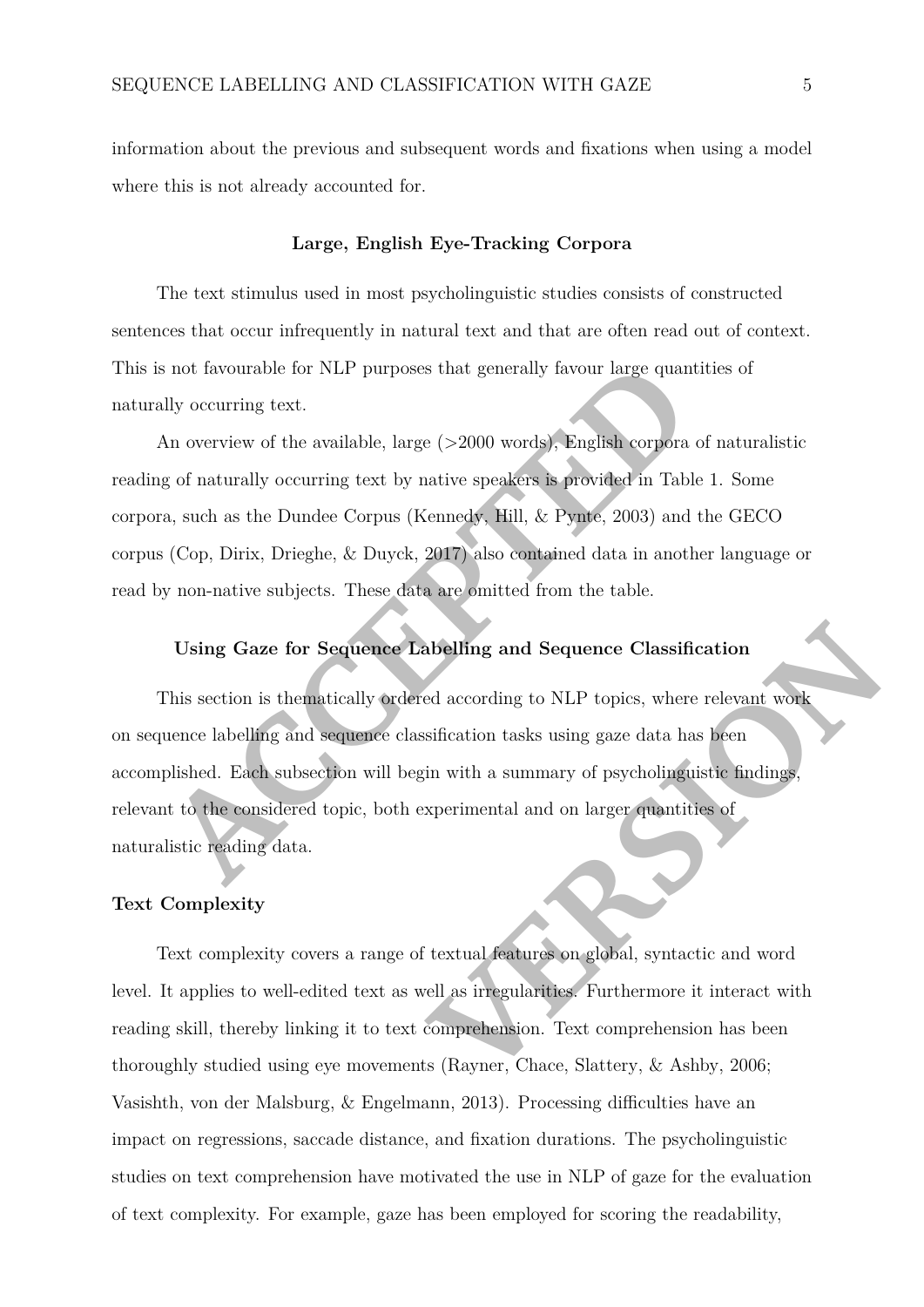grammaticality or acceptability on its own or in the context of evaluating the output from automatic systems.

gression features, as well as from textual features using a single-layer feed-forward<br>network. Their best model combined gaze features softh rextual features. While<br>y using gaze as word-based features is the most straight-Diverse machine learning approaches have allowed leveraging the correlation of fixation duration-based metrics and readability. Mathias et al. [\(2018\)](#page-22-2) improved text quality evaluation by using gaze features to represent words. Specifically, they predicted text quality attributes (organization, coherence, cohesion, and quality) from fixation and regression features, as well as from textual features using a single-layer feed-forward neural network. Their best model combined gaze features with textual features. While directly using gaze as word-based features is the most straight-forward input method, it requires also the most eye-tracking data. The study by Mathias et al. [\(2018\)](#page-22-2), therefore, required a study-specific data collection. Singh, Mehta, Husain, and Rajakrishnan [\(2016\)](#page-25-0) used instead predicted gaze metrics learned from human reading as features to predict the readability, hence alleviating the need to collect new data for each application. A system was first trained on the Dundee Corpus (Kennedy et al., 2003) and used to predict gaze features on the target text. The predicted gaze features were then used as features in a logistic regression classifier to predict sentence complexity. Multitask learning (Caruana, 1997) represents another method that alleviates the need for gaze data on the target text. González-Garduño and Søgaard (2017) showed that multitask sentence-level text readability classification performed better than a single-task setup. Their best model was a multi-layer perceptron where readability and averaged total fixation duration were predicted simultaneously.

**Evaluating the Complexity of Automatically Generated Text.** Human evaluation is commonly used as a reference when exploring how to best evaluate the output from automatic systems (Chaganty, Mussmann, & Liang, 2018; Resnik & Lin, [2010\)](#page-24-5). This is, however, very expensive. As a proxy, the reader's eye movements have been used instead as a signal to evaluate the quality of texts generated by computer systems, e.g., machine translations and automatic summarisations. In this context, gaze can be considered as noisy, human annotations. Results suggest that the eye movements reveal the location of machine translation errors (Bremin et al., [2010;](#page-19-4) Doherty &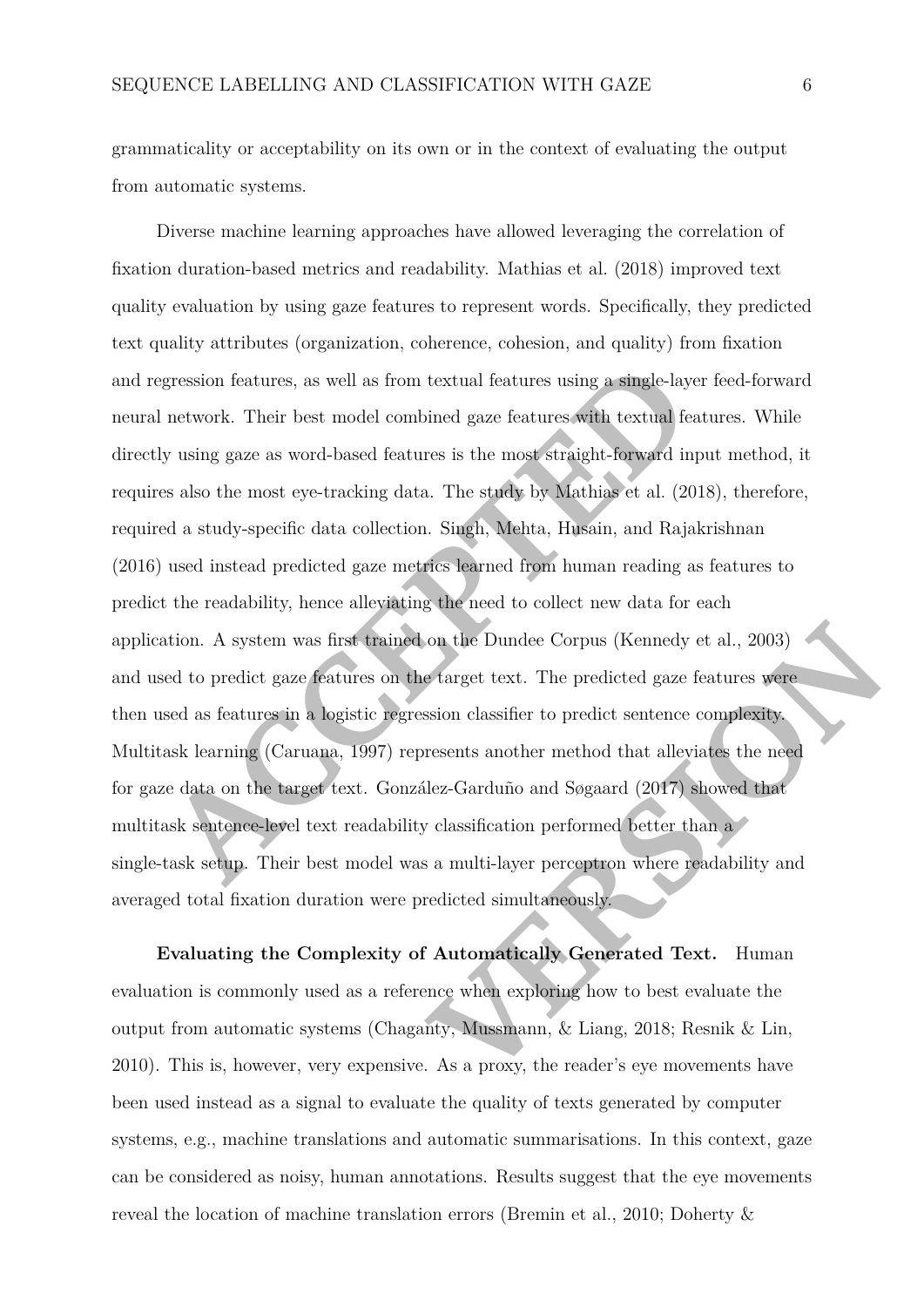O'Brien, [2009\)](#page-19-5) and that in some cases gaze metrics may even help distinguish the type of error (Stymne et al., [2012\)](#page-25-1). Klerke, Castilho, Barrett, and Søgaard [\(2015\)](#page-21-4) found that reading metrics were better proxies for the usability of translated text than the standard metric, i.e., bilingual evaluation understudy score (Papineni, Roukos, Ward, & Zhu, [2002\)](#page-23-0).

Klerke, Alonso, and Søgaard [\(2015\)](#page-21-5) used gaze to evaluate the output of an automatic sentence compression system; grammatical as well as ungrammatical. The original, uncompressed sentence and a human-made compressed version of the sentences were included as references. They found that the reading speed and regression features were the most informative gaze features for detecting ungrammaticality in the automatically compressed sentences. In a multitask learning setup, including a gaze feature as an auxiliary task, improved the performance of a sentence compression system (Klerke, Goldberg, & Søgaard, 2016).

atic sentence compression system; grammatical as well as ungrammatical. The d, uncompressed sentence and a human-made compressed version of the sentences related as references. They found that the reading speed and regress **Scanpath Metrics.** The scanpath is the trajectory of the eyes through the text. The scanpath over a text sequence has also been summarised in quantitative metrics, mainly for its expressivity of text comprehension problems. Scasim is a sentence-level score that was used to detect irregularities in the scanpath during reading (von der Malsburg & Vasishth, 2011). Mishra, Kanojia, Nagar, Dey, and Bhattacharyya [\(2017\)](#page-23-1) defined another scanpath metric, scanpath complexity, that correlated with different measures of lexical and syntactic complexity as well as standard readability metrics. Though the task is framed as modelling reading effort, it is relevant for text complexity evaluation as well. Wallot, O'Brien, Coey, and Kelty-Stephen (2015) also showed that the degree of power-law scaling in raw eye movements was predictive of text comprehension.

# **Part-of-Speech**

There is not a lot of literature concerning how the cognitive processing of word classes is reflected in the eye movements. But Carpenter and Just [\(1983\)](#page-19-6) noted that 38% of function words are fixated and 83% of content words are fixated. There is,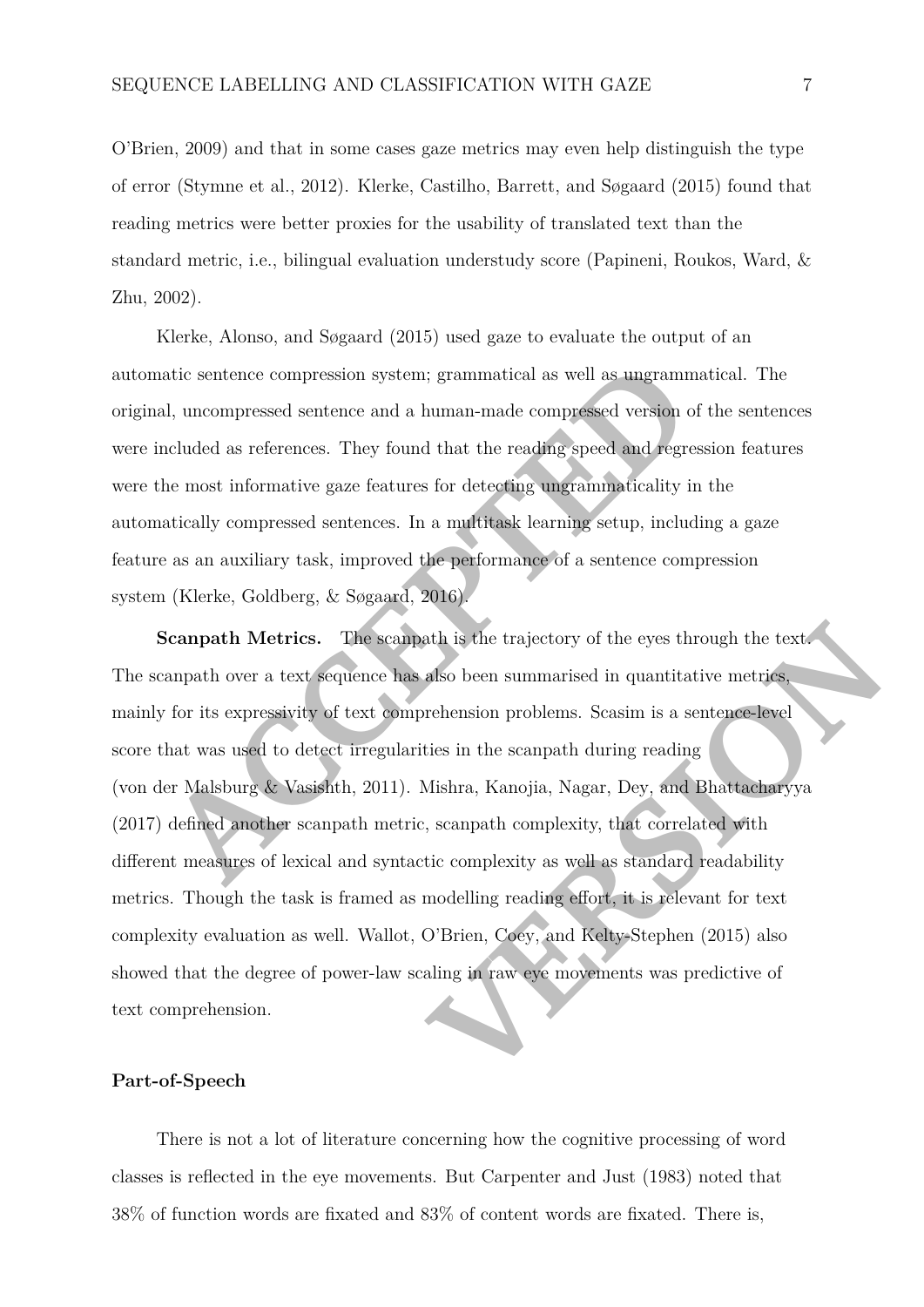however, evidence that the probability of a word class given the preceding context is negatively correlated with the fixation duration/probability (Bauman, [2013;](#page-18-0) Demberg & Keller, [2008;](#page-19-7) Pynte & Kennedy, [2007\)](#page-24-6). For French, the gaze time on a target word depended on the degree of semantic relatedness to two nouns/adjectives/verbs belonging to a prior part of the sentence and located at varying distances. Only verbs were found to have an effect for the longest distance which suggest that nouns and adjectives exert their influence at a local level, and verbs at a more distant level (Pynte, New, & Kennedy, 2009). None of the above-mentioned studies tried to distinguish or characterise the reading of a broad range of part-of-speech (POS) classes, but they all showed that the processing of word classes is dependent on the context.

ves excert their influence at a local level, and verbs at a more distant level (Pynte,<br>  $\kappa$  Kennedy, 2009). None of the above-mentioned studies tried to distinguish or<br>
terrise the reading of a broad range of part-of-spe Results from NLP suggest that eye movements can disambiguate some word classes when gaze features were used as features in a supervised POS tagger (Barrett & Søgaard, 2015a). The tagger was a Perceptron-based model with dropout. Gaze features were used as multi-dimensional, continuous representations of each word type similarly to word embeddings. Similar representations were also useful for POS tagging when employed in an unsupervised sequence induction algorithm, i.e., a hidden Markov model (Barrett, Bingel, Keller, & Søgaard, 2016). A similar architecture was employed in Barrett, Keller, and Søgaard (2016) where results suggest that such gaze correlations may transfer across related languages. Here, English gaze data was used to improve POS induction for French. Klerke and Plank (2019) also found that predicting a gaze feature as an auxiliary task may help POS tagging a multitask learning setup.

# **Syntax**

Clifton et al. [\(2007\)](#page-19-0) presented an exhaustive survey over higher-level effects in psycholinguistic studies of human reading. Here, all four studies on syntactic complexity in sentences without syntactic ambiguity found an effect of syntactic complexity on early gaze measures (Hyönä & Vainio, [2001;](#page-20-3) Rayner, Sereno, et al., [1989;](#page-24-0) Staub, Clifton Jr, & Frazier, [2006;](#page-25-2) Vainio, Hyönä, & Pajunen, [2003\)](#page-26-3). This was also supported by results from a large-scale study: Demberg and Keller [\(2008\)](#page-19-7) found that a measure of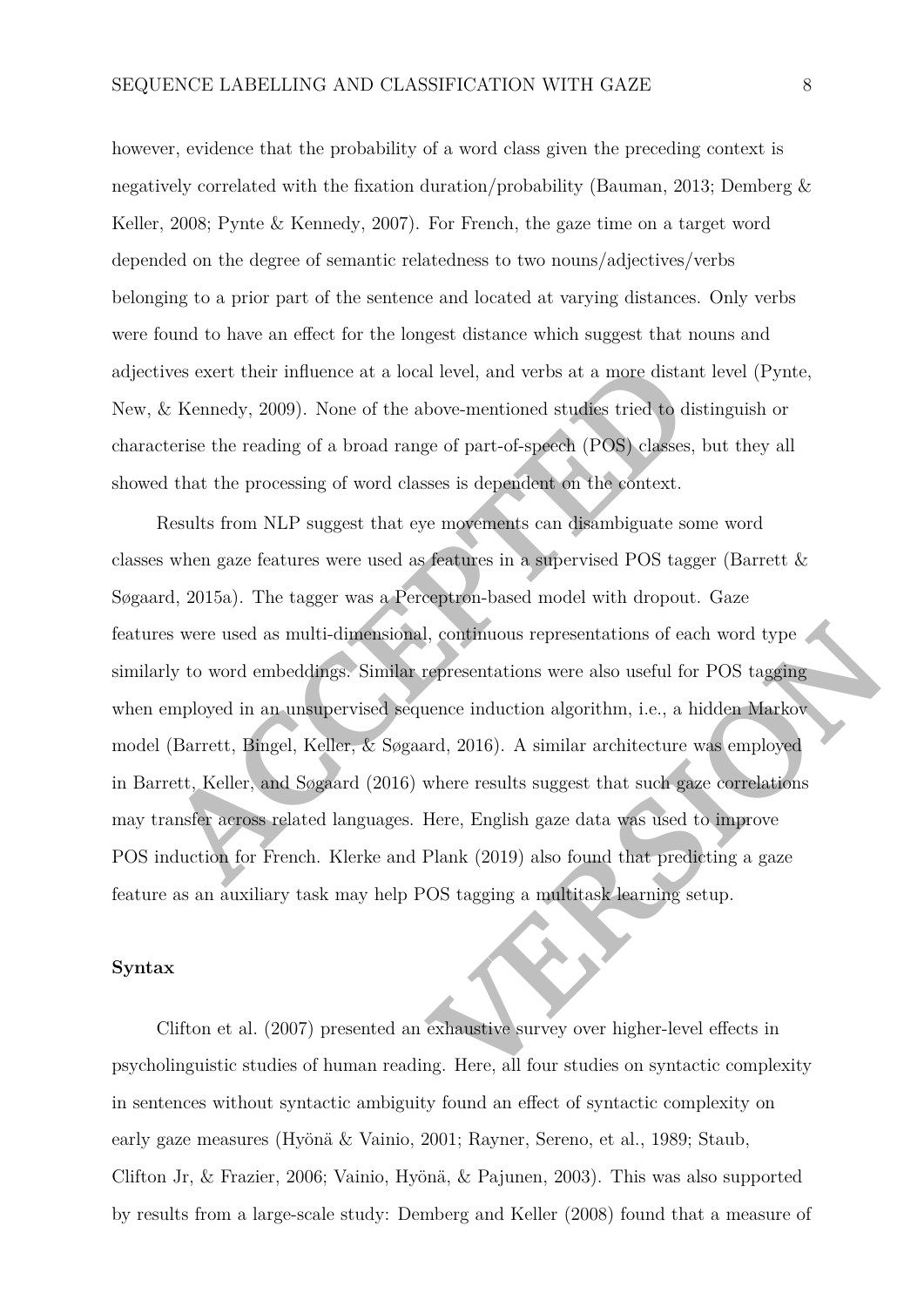syntactic complexity, namely integration cost (Gibson, [2000\)](#page-20-4), was positively correlated with fixation duration for nouns. Hence, intervening grammatical structures between the head and the dependant slowed down the parsing of the sentence during reading.

**Example 18 and 18 and 20** and 20 and 20 and 20 and 20 and 20 and 20 and 20 and 20 and 20 and 20 and 20 and 20 and 20 and 20 and 30 and 30 and 30 and 30 and 30 and 30 and 30 and 30 and 30 and 20 and 20 and 20 and 20 and 20 In the field of NLP, Barrett and Søgaard [\(2015b\)](#page-18-4) showed that token-based eye movement features could, to some extent, disambiguate four syntactic roles for nouns using a logistic regression classifier. They also demonstrated that word-type-based gaze features helped supervised dependency parsing better than pre-trained word embeddings. Barrett, González-Garduño, Frermann, and Søgaard (2018) used gaze features combined with prosodic features on word-type level in an unsupervised sequence labelling algorithm, a hidden Markov model, for syntactic chunking. This representation was also found to be better than pre-trained word embeddings. Strzyz, Vilares, and Gómez-Rodríguez (2019a) combined many of the elements from these studies in a multitask recurrent neural network for dependency parsing using hard-parameter sharing. Here, dependency parsing was, rather unconventionally, treated as a sequence labelling problem for a recurrent neural network to model. Following Strzyz, Vilares, and Gómez-Rodríguez (2019b), they predicted two main tasks; the index of the head and the relation between the head and the dependent. The auxiliary task was also a sequence labelling problem of predicting one or more of 12 discretised gaze features (up to four at a time). An auxiliary task for each feature was instantiated. They experimented both with joint and disjoint data for the main task and the auxiliary task and found small, but consistent improvements for both setups. The best feature(s) varied on the test and the development set but overall mean fixation duration and context features (fixation duration/probability on the word before or after the target word) were most helpful.

#### **Pragmatics: Sarcasm Detection**

Inferring pragmatics from eye movements may depend on internal attributes of the reader, such as social knowledge, mental state and attentiveness to a higher degree than, e.g., syntactic processing. We nevertheless include this line of work, assuming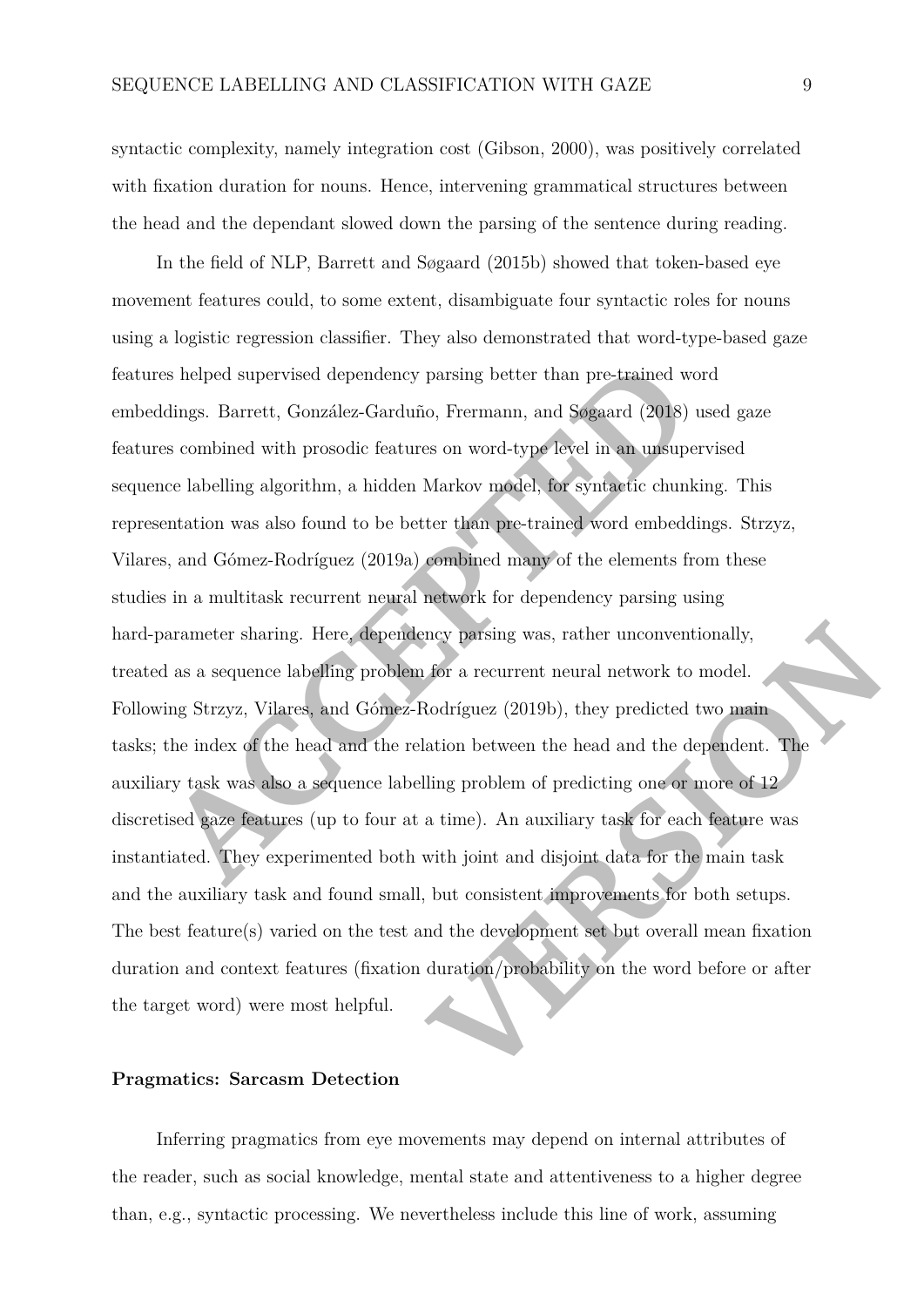that the main objective of sarcasm detection is to learn attributes of the text and not the reader. There are several, conflicting cognitive hypotheses and evidence concerning the processing of irony, some saying that irony is always processed twice, and hence slower (Grice, [1975\)](#page-20-5) and some saying that only in specific cases, irony is processed slower (Filik, Leuthold, Wallington, & Page, [2014;](#page-20-6) Gibbs Jr, [1994;](#page-20-7) Gibbs, [1986;](#page-20-8) Ivanko & Pexman, [2003\)](#page-21-6).

There is evidence that eye movements can help to predict whether a reader canght reastic meaning of a sentence or not. Most approaches explore the type of sarcasm related to incongruity with the context. For example, Mishr There is evidence that eye movements can help to predict whether a reader caught the sarcastic meaning of a sentence or not. Most approaches explore the type of sarcasm that is related to incongruity with the context. For example, Mishra, Kanojia, and Bhattacharyya (2016), Mishra, Kanojia, Nagar, Dey, and Bhattacharyya [\(2016a\)](#page-23-3) used a set of scanpath-based features on sentence-level for binary sarcasm classification, and show improvements over non-gaze features by supervised machine learning algorithms. The best model used gaze features along with textual features. All approaches relied, however, on manual feature engineering. To overcome the problem of manual feature engineering, features from the scanpath were used to train a convolutional neural network for sarcasm classification (as well as sentiment classification)(Mishra, Dey, & Bhattacharyya, 2017). The learned features outperformed the manually engineered gaze features used by Joshi, Sharma, and Bhattacharyya (2015), Mishra et al. (2016a), and a baseline convolutional neural network which only relied on the textual input.

# **Named Entity Recognition and Relations in Text**

There are various pieces of evidence in favour of using eye-tracking data for named entity recognition (NER): word familiarity and predictability had a negative effect on fixation duration. Additionally, reading patterns contain indications of syntactical categories (see the section "Part-of-Speech"). This indicates that the reading of unfamiliar proper nouns (such as names for persons, organisations and locations, i.e. named entities) may have a distinct reading pattern. Tokunaga, Nishikawa, and Iwakura [\(2017\)](#page-25-5) analysed eye tracking signals during the annotation of named entities in order to extract useful features for NER. Their work shows that humans took a broad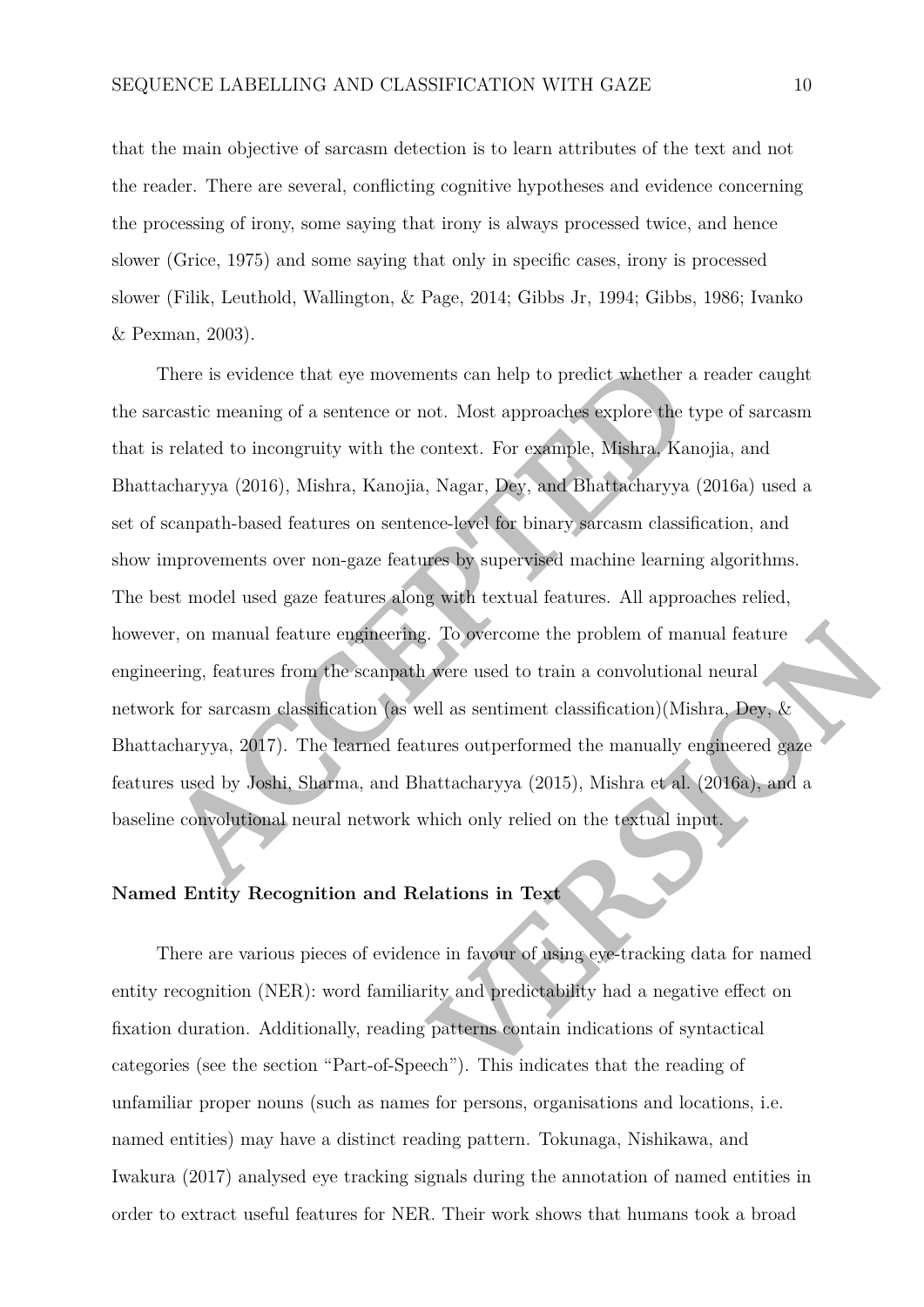context into account to identify named entities, including predicate-argument structure. This hints to the usefulness of eye tracking recordings of full sentences for this task.

Hollenstein and Zhang [\(2019\)](#page-20-9) leveraged eye movement data from three gaze corpora and concatenated character, word and gaze feature vectors as input to a recurrent neural network for named entity recognition.

Gaze may also be used to detect relations in text: results from the statistical analysis of Jaffe, Shain, and Schuler (2018) suggested that gaze might assist co-reference resolution because entities with more mentions are processed faster. Moreover Yaneva, Evans, Mitkov, et al. (2018) showed that eye movements were useful for classifying referential and non-referential uses of *it* and Cheri, Mishra, and Bhattacharyya [\(2016\)](#page-19-8) showed that regression features specifically could improve coreference classifiers.

# **Multiword Expressions**

is of Jaffe, Shain, and Schuler (2018) suggested that gaze might assist co-reference for because entities with more mentions are processed faster. Moreover Yaneva, Mitkov, et al. (2018) showed that eye movements were webti Multiword expressions vary in their linguistic properties but they are perceived as highly conventional by native speakers (Siyanova-Chanturia, 2013). They pose challenges for, e.g., machine translation and it is, therefore, useful to detect them automatically. Multiword expressions are an example of eye movement processing on the super-word level. In behavioural eye-tracking experiments, the entire multiword expression was found to have a processing advantage over novel strings of language (Schmitt & Underwood, 2004; Yaneva, Taslimipoor, Rohanian, et al., 2017). Rohanian, Taslimipoor, Yaneva, and Ha [\(2017\)](#page-24-8) found that multiword expressions could be predicted by a conditional random field from gaze features from both native and second language speakers equally, where late processing measures achieved better results than early measures.

# **Sentiment Classification and Other Sequence Classification Tasks**

Detecting semantic characteristics of sentences and contextual connotations of words from eye movements is dependent on the subjectivity and general knowledge of a reader. Nevertheless, not only could eye- tracking features be used to improve sentiment analysis on the sentence level (Mishra, Kanojia, Nagar, Dey, & Bhattacharyya, [2016b\)](#page-23-4),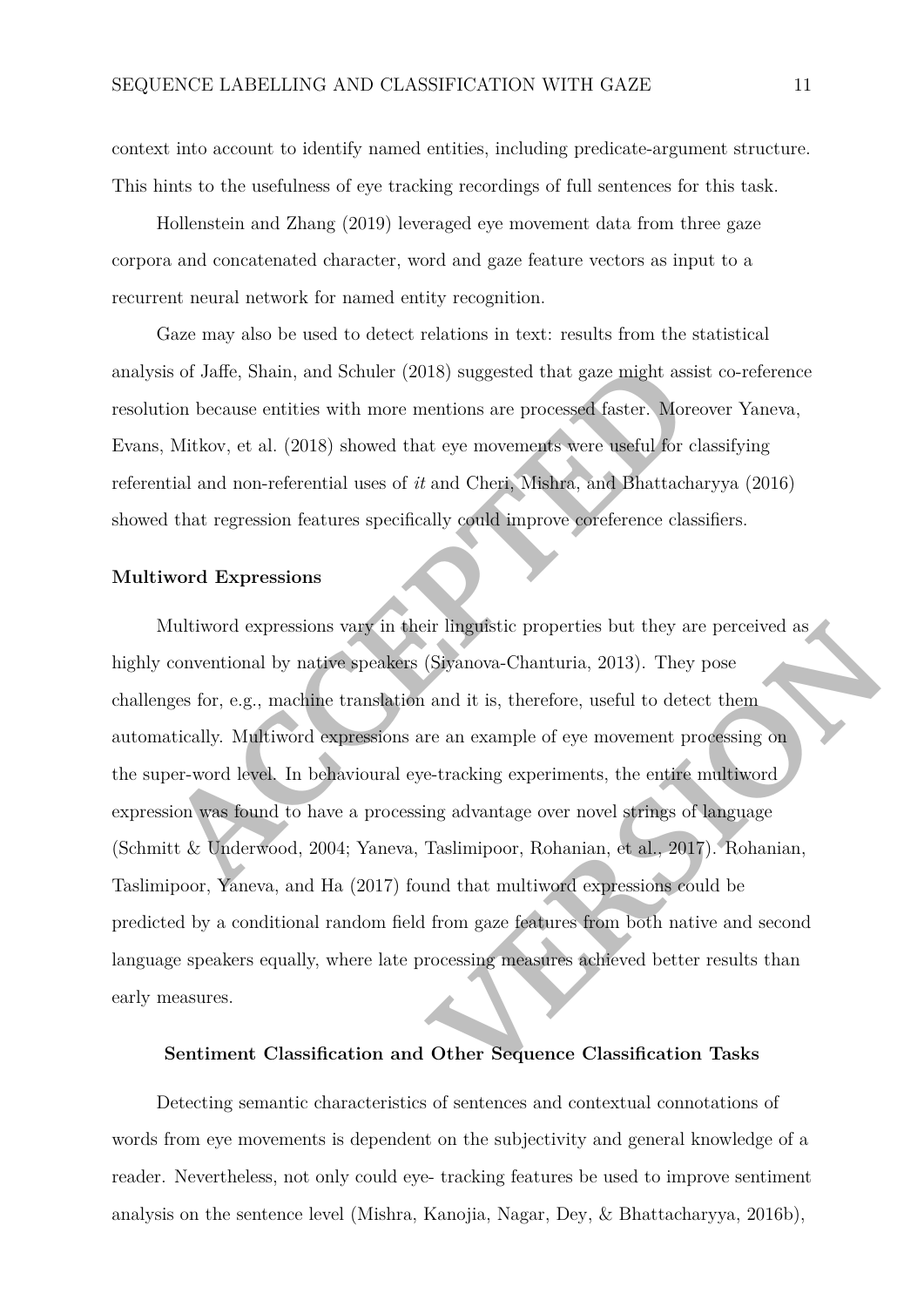but eye-tracking features could be learned directly from scanpaths (Mishra, Dey, & Bhattacharyya, [2017\)](#page-22-6) [2](#page-12-0) . Barrett, Bingel, Hollenstein, Rei, and Søgaard [\(2018\)](#page-18-6), Long, Lu, Xiang, Li, and Huang [\(2017\)](#page-22-7), Long, Xiang, Lu, Huang, and Li [\(2019\)](#page-22-8) used gaze to weigh which words (and for the two former: also sentences) got more attention by a recurrent neural network classifier for sentiment classification. Barrett, Bingel, Hollenstein, et al. [\(2018\)](#page-18-6) also showed that this approach worked for grammatical error detection and hate speech detection.

# **How to Use Gaze for NLP**

This section contains an examination on how to use gaze for NLP based on observations across the NLP studies from the survey above.

# **Which Gaze Features?**

All NLP studies that represent gaze as word representations use several gaze features. In this exhaustive survey, the reviewed studies which directly incorporate gaze as multidimensional, continuous features, use between 4 and 34 features.

Final state speech detection.<br> **How to Use Gaze for NLP**<br> **ACCEPTE TELP**<br> **ACCEPTE TELP**<br> **ACCEPTE TELP**<br> **ACCEPTE TELP**<br> **ACCEPTE TELP**<br> **ACCEPTE TELP**<br> **ACCEPTE TELP**<br> **ACCEPTE TELP**<br> **ACCEPTE TELP**<br> **ACCEPTE TELP**<br> **AC** Several NLP studies tried to identify the best combination of gaze features by systematically grouping them. In most studies, the best results were obtained by using all the gaze features, e.g., for multiword expression prediction (Rohanian et al., 2017), named entity recognition (Hollenstein & Zhang, 2019) and POS induction (Barrett, Bingel, Keller, & Søgaard, [2016\)](#page-18-2). When studying the contribution of individual gaze features, Barrett and Søgaard [\(2015a,](#page-18-1) [2015b\)](#page-18-4), Mishra et al. (2016b) found that the signal is distributed over many eye movement features for classification of POS, grammatical function, sentiment, and sarcasm. The optimal eye-tracking features depend on the task but for complex phenomena, the cognitive processing seems to be distributed over a wide range of word-level, eye-tracking features.

In all studies that did not use deep neural architectures, the eye movement features were always combined with textual features. The textual features appear to supplement eye movements, thus improving the performance of the model. Mishra et al.

<span id="page-12-0"></span><sup>2</sup>This approach is already introduced in the section "Sarcasm"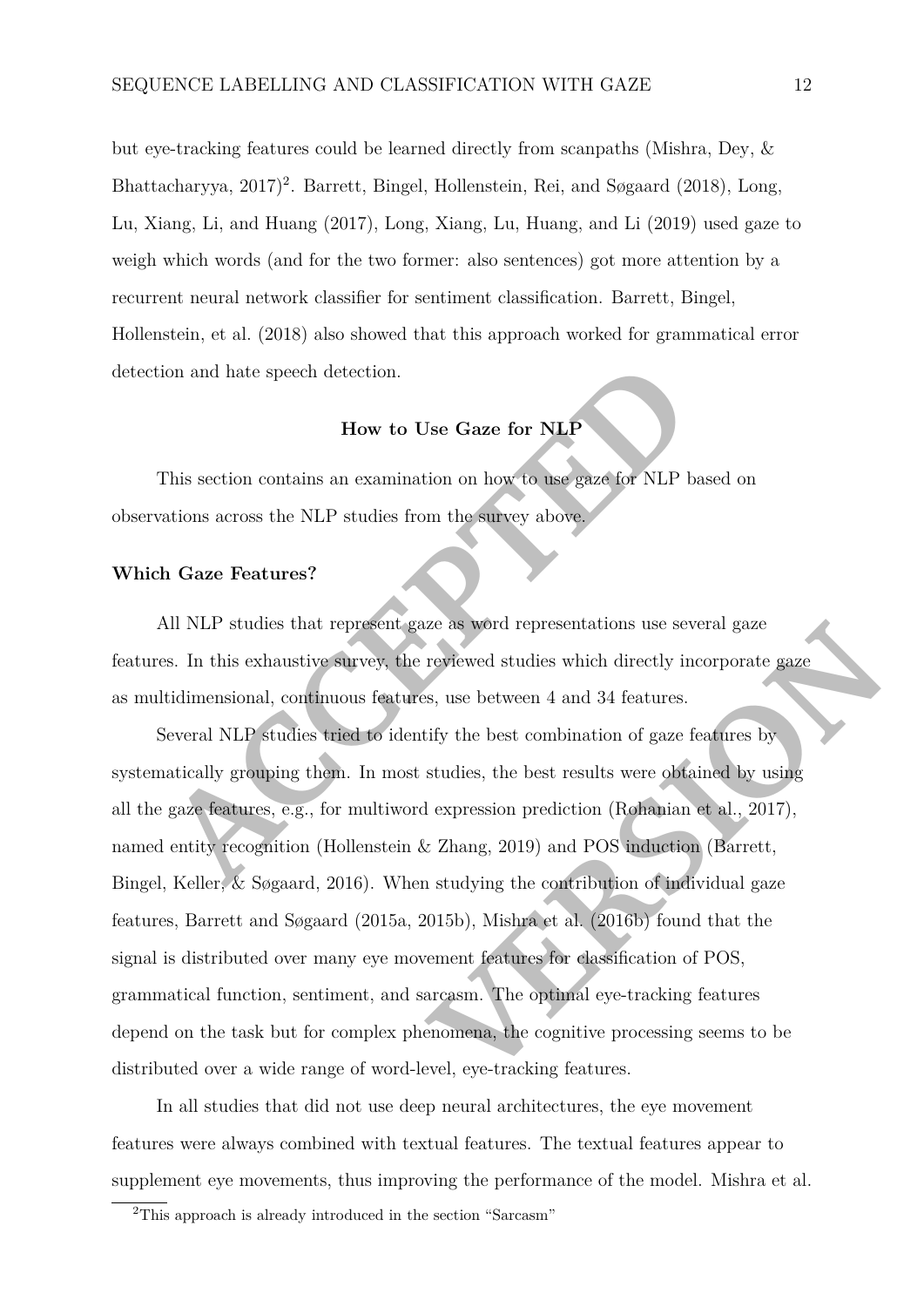[\(2016b\)](#page-23-4) systematically combined eye movement features with sentiment, sarcasm, irony, and thwarting related features, and features related to reading difficulty. They find that combining all feature groups overall improve the prediction of sarcasm and sentiment. Similarly, Yaneva, Evans, Mitkov, et al. [\(2018\)](#page-26-4) increased the accuracy for classifying referential uses of *it* by combining eye movements combined with linguistic features. The best model in Barrett, González-Garduño, et al. [\(2018\)](#page-18-5) for POS induction used pre-trained word embeddings combined with eye movement features.

Deep recurrent neural architectures automatically learn the textual feature weights, so for these models, manually engineered textual features are not required (e.g., Hollenstein and Zhang  $(2019)$ , Strzyz et al.  $(2019a)$ ).

Mishra, Dey, and Bhattacharyya (2017) presented a promising approach where the gaze representation is learned in a convolutional neural network from the raw scanpath instead of  $-$  as all the remaining studies in the survey  $-$  relying on manually selected gaze features. This approach yielded better performance for sentiment and sarcasm detection than using manually selected features.

# **How to Include Gaze Features for Training and Testing**

There are several ways to include eye movements in NLP models, some of which also alleviate the need to have gaze features at test time. Currently, limited amounts of available eye-tracking data restrict the training and evaluation of NLP models.

The device of embeddings combined with eye movement features.<br>
Accep recurrent neural architectures automatically legra the textual feature<br>
8, so for these models, manually engineered textual cadings are not required<br>
Iol The gaze features can simply be added to the word-based features as multi-dimensional vectors representing each word (Barrett & Søgaard, 2015a; Rohanian et al., [2017;](#page-24-8) Yaneva, Evans, Mitkov, et al., 2018). However, this approach would also require gaze features for the test set which does not scale well to real-world applications. Barrett, Bingel, Keller, and Søgaard (2016), Barrett, Keller, and Søgaard [\(2016\)](#page-18-3) showed that word-type averages of gaze features helped POS induction better than token-level features. Klerke and Plank [\(2019\)](#page-22-5) found that word-type variance was better than less aggregated gaze features. Using word-type gaze features does not require gaze at test time. The features can be used similarly to word embeddings and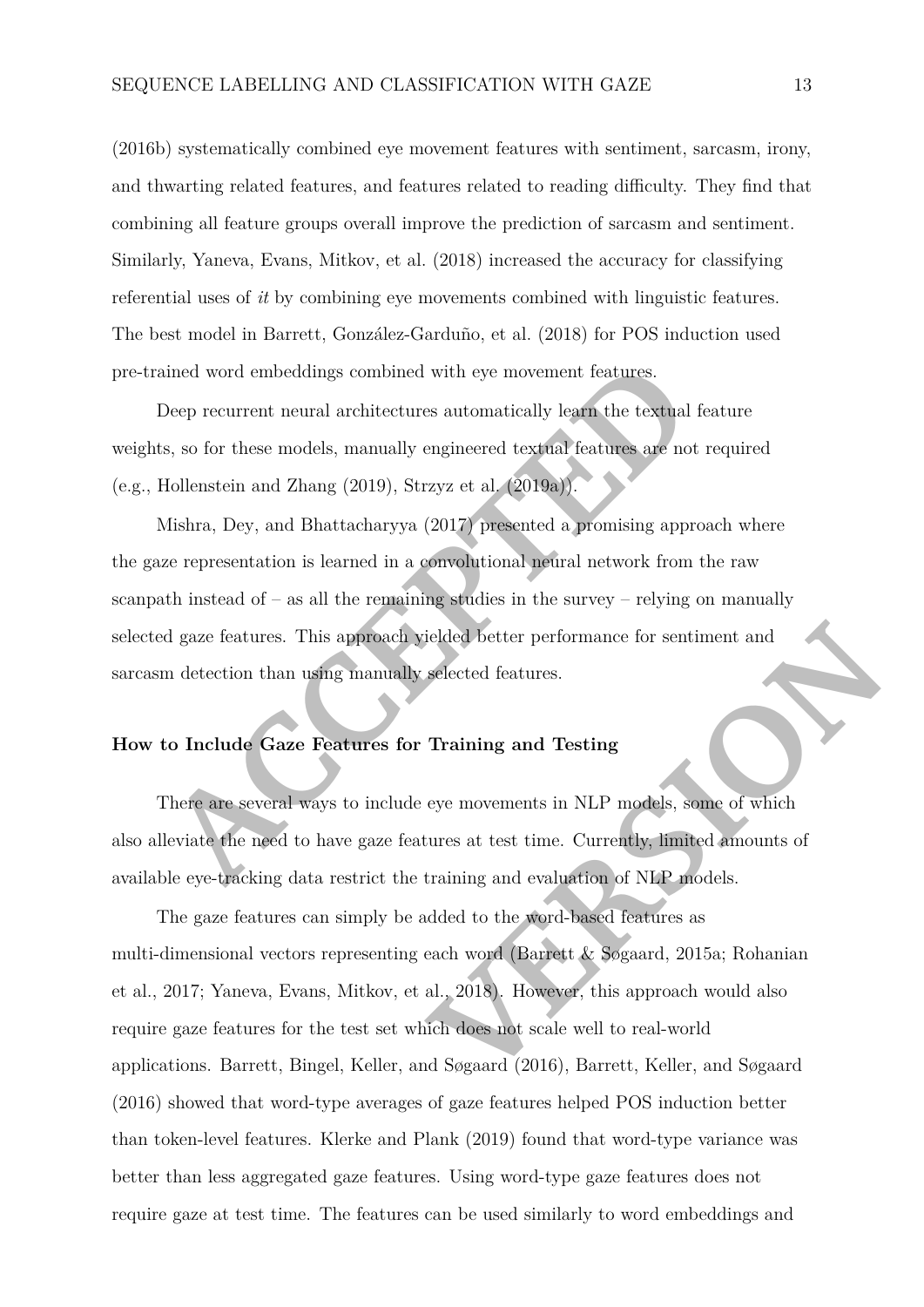several studies also successfully concatenated type-level gaze features with pretrained word embeddings for a richer representation (Barrett, González-Garduño, et al., [2018;](#page-18-5) Hollenstein & Zhang, [2019;](#page-20-9) Mathias et al., [2018\)](#page-22-2).

There are reliable rule-based reader models predicting eye movement behaviour, e.g., Reichle, Pollatsek, Fisher, and Rayner [\(1998\)](#page-24-9). But the following studies each trained a machine-learning-based reader model to get predicted gaze-annotation for the task data without performing a new data collection (Long, Lu, et al., [2017;](#page-22-7) Long, Xiang, et al., 2019; Singh et al., 2016).

**A[C](#page-25-3)CONDUCT ACCONDUCT** (Long, Lat. et al. 2017; Long, et al. 2019; Singh et al., 2010;<br>
According a new data collection (Long, Lat. et al. 2017; Long,<br>
Actual 2019; Singh et al., 2016).<br>
Antitizative locating combines what Multitask learning combines what is learned about the main task with what is learned from the gaze signal using parameter sharing between the tasks. Predicting gaze as an auxiliary task in a multitask learning setup is yet another approach that leverages the gaze signal without needing gaze-annotation of the main task data (González-Garduño & Søgaard, 2017; Klerke, Goldberg, & Søgaard, 2016; Klerke & Plank, 2019; Strzyz et al., 2019a). These studies employ a multitask learning setup for text compression, readability prediction, syntactic tagging, and dependency parsing respectively, while also learning to predict one or more gaze features. Only Strzyz et al. [\(2019a\)](#page-25-3) employed several auxiliary tasks in the same model. Their best model predicted 4 gaze features: fixation duration and fixation probability of the previous and next word.

A similar approach consists in regularising the attention with gaze during the training of a recurrent neural network. Not all words are equally important for sequence classification and gaze durations may give cues about which words are more important. Long, Lu, et al. [\(2017\)](#page-22-7), Long, Xiang, et al. (2019) directly distributed the attention from the (predicted) gaze durations. Barrett, Bingel, Hollenstein, et al. (2018) is in practice related to multitask learning since they performed alternate training. The main task batches were used to update the main parameters of the model and the gaze batches were used to update the attention weights of a recurrent neural network. Therefore, the gaze-annotated data and the task data were disjoint but the two tasks were trained in parallel, much like multitask learning.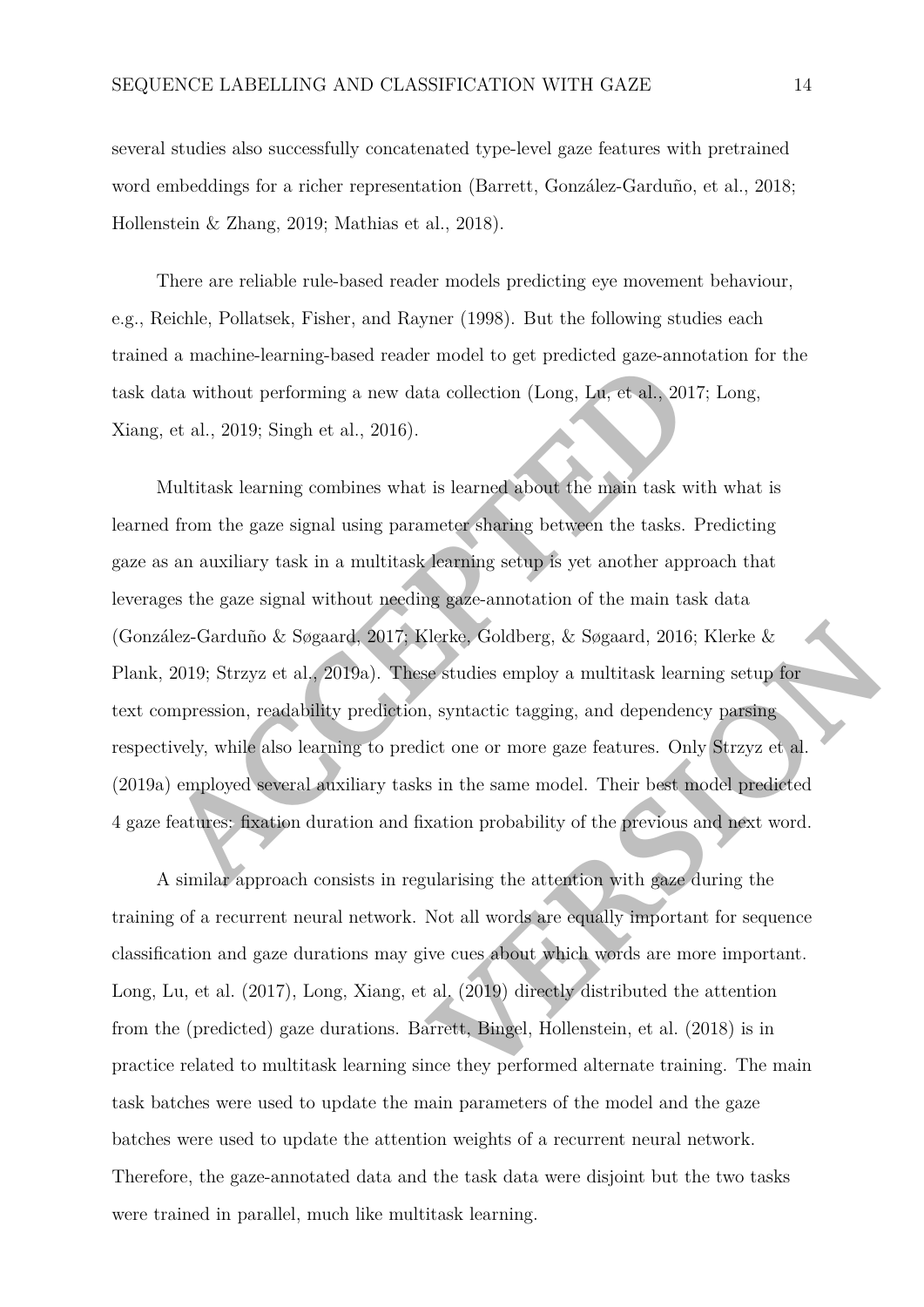# **Potentials for gaze in NLP**

Even though many studies in this survey use eye movements in supervised models on more or less canonical text, we believe that the biggest potential for this data source is elsewhere. We attribute the use of canonical text to the scarcity of large gaze-annotated resources and we credit the use of supervised models to the fact that companionship between eye movements and NLP is fairly new. We agree with Plank [\(2016b\)](#page-24-1) that there is unused potential in fortuitous data, such as gaze data, for non-canonical language as well as for low-resource languages.

Fractrical in forturions data, such as ease data, for monical language as well as for low-resource languages.<br>There are more than 7000 languages in the world<sup>3</sup>, and only a few of them have tred resources to train supervis There are more than 7000 languages in the world<sup>3</sup>, and only a few of them have annotated resources to train supervised models (Plank, 2016b). It is faster and cheaper to have skilled native speakers read a text than professional annotators to annotate it. Furthermore, trained annotators may be hard to find for some low-resource languages. Eye trackers are increasingly available at a lower cost which seems promising for the availability of larger quantities of eye-tracking data (Krafka et al., 2016; San Agustin et al., 2010). This survey contains evidence that eye movements from skilled readers contain traces of human cognitive processing of linguistic phenomena that NLP models struggle to learn. The signal can also be leveraged by unsupervised algorithms; alone (Barrett, Bingel, Keller, & Søgaard, 2016; Barrett, Keller, & Søgaard, 2016) or combined with word embeddings or other accessible human text processing features (Barrett, González-Garduño, et al., 2018).

# **Other Human Data Sources**

Other human data sources capturing cognitive processing have proven useful for improving NLP. This section will provide a brief overview of the attempts to improve NLP with other human data sources and compare them to eye movements.

Self-paced reading times are shallow and cheaper alternatives to eye movements. Enochson and Culbertson [\(2015\)](#page-19-9) found that crowd-sourced reading times were comparable in quality to reading times recorded in a laboratory making this an

<span id="page-15-0"></span><sup>3</sup>https://www.ethnologue.com/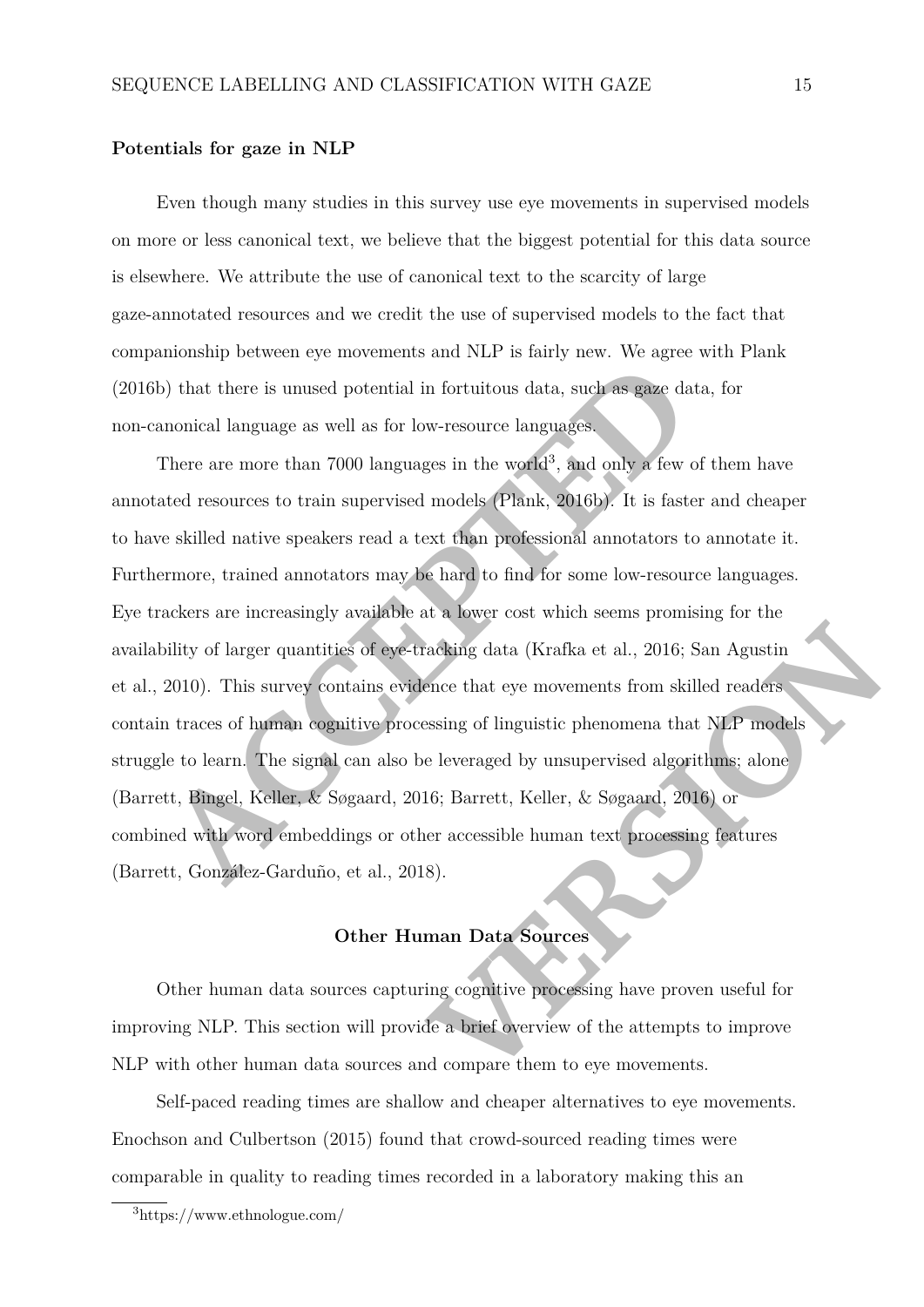affordable and promising data source. Decision times, keystroke metrics, and speech can also – opposed to eye-tracking data – be collected with current consumer technology and have also shown useful for NLP, though not across as many tasks as NLP. Also, their link to the cognitive processing of text is less documented than it is for eye-tracking data. For instance, Plank [\(2016a\)](#page-23-5) used keystroke logs to aid parsing and shallow parsing and Barrett, González-Garduño, et al. [\(2018\)](#page-18-5), Pate and Goldwater [\(2011,](#page-23-6) 2013) used acoustic cues/prosodic features for parsing/syntactic chunking.

2013) used accoustic cues/prosedic features for parsing/syntactic chunking.<br>2013) used accoustic cuesures of brain activity have been employed to improve NLP, especially<br>maging techniques such as electroencephalography (EE Direct measures of brain activity have been employed to improve NLP, especially neuroimaging techniques such as electroencephalography (EEG) and functional magnetic resonance imaging (fMRI). There are still very few EEG datasets which are usable for NLP. The ZuCo corpus (Hollenstein, Rotsztejn, et al., 2018) is an exception and provides simultaneous eye-tracking and EEG recordings. fMRI data has been used more widely than EEG: Wehbe, Vaswani, Knight, and Mitchell (2014) recorded data from subjects reading stories and aligned statistical language models with brain activity and Bingel, Barrett, and Søgaard (2016) extracted token-level signals of syntactic processing from fMRI for POS induction. Although the spatial accuracy of neuroimaging data sources might be beneficial, they are noisier, more expensive and more cumbersome to acquire. Moreover, while eye-tracking and EEG data easily allow for word-level data recordings in natural reading, this is less trivial for the low temporal resolution of other neuroimaging techniques, such as fMRI. Hence, the potentials of eye-tracking data, in addition to their accurate representation of many linguistic features, also lie in their relative effortless recording method and their higher signal-to-noise ratio.

# **Conclusion**

Many of the tasks that NLP systems try to learn are largely accessed automatically when humans read. The cognitive processing of text has been studied carefully via eye movements. We presented an overview of recent NLP applications for sequence labelling and sequence classification that harness human cognition through the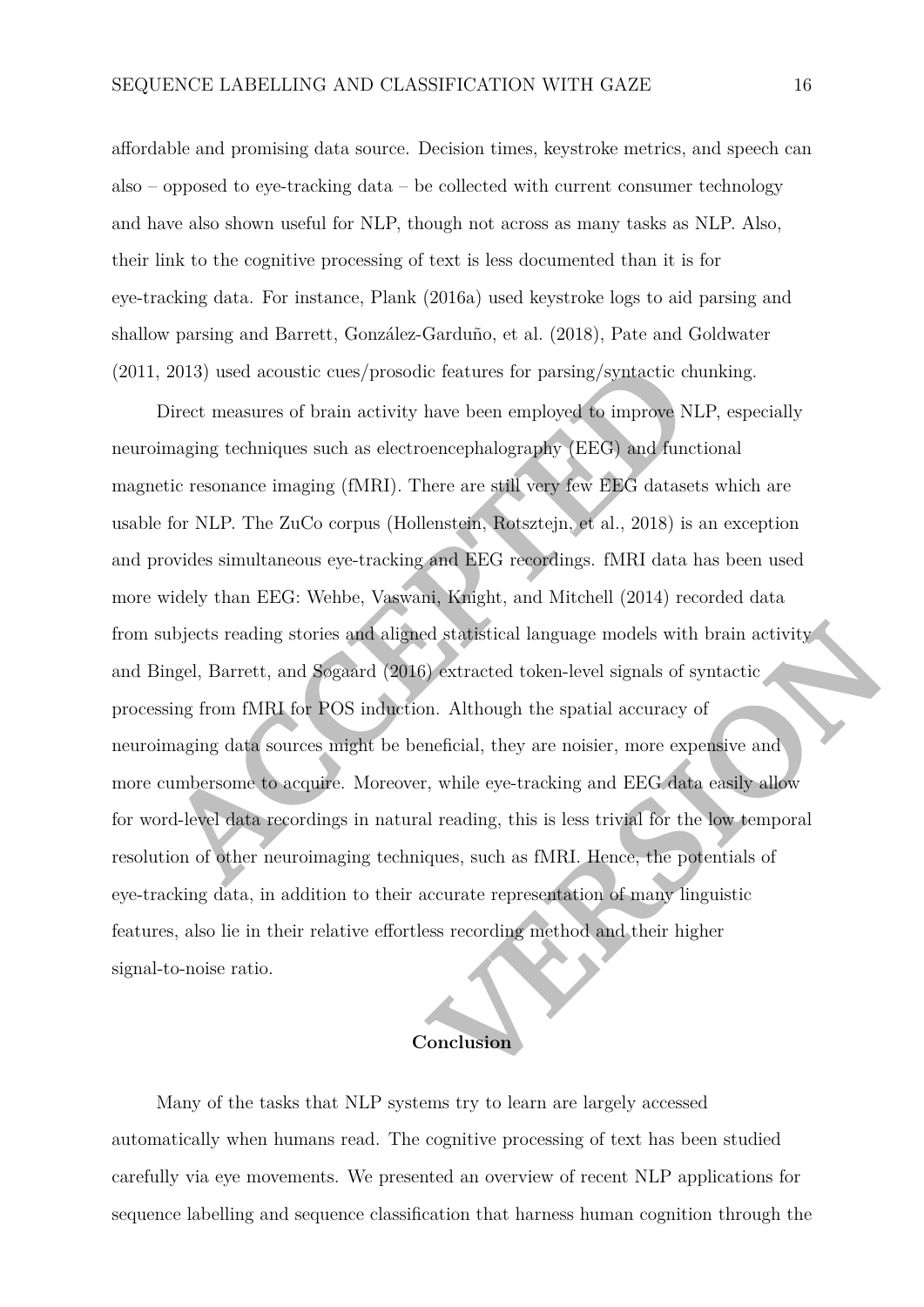use of eye movement features. The usages span over a range of NLP tasks: semantic, syntactic, POS, and relational.

The expected increase of availability of eye-tracking data should further encourage the usage of gaze data in NLP and will allow for researching additional methods on how to include it in machine learning algorithms. The biggest prospects are in non-canonical language and low-resource languages. One of the potentials includes investigating further how the data bottleneck of machine learning can be alleviated.

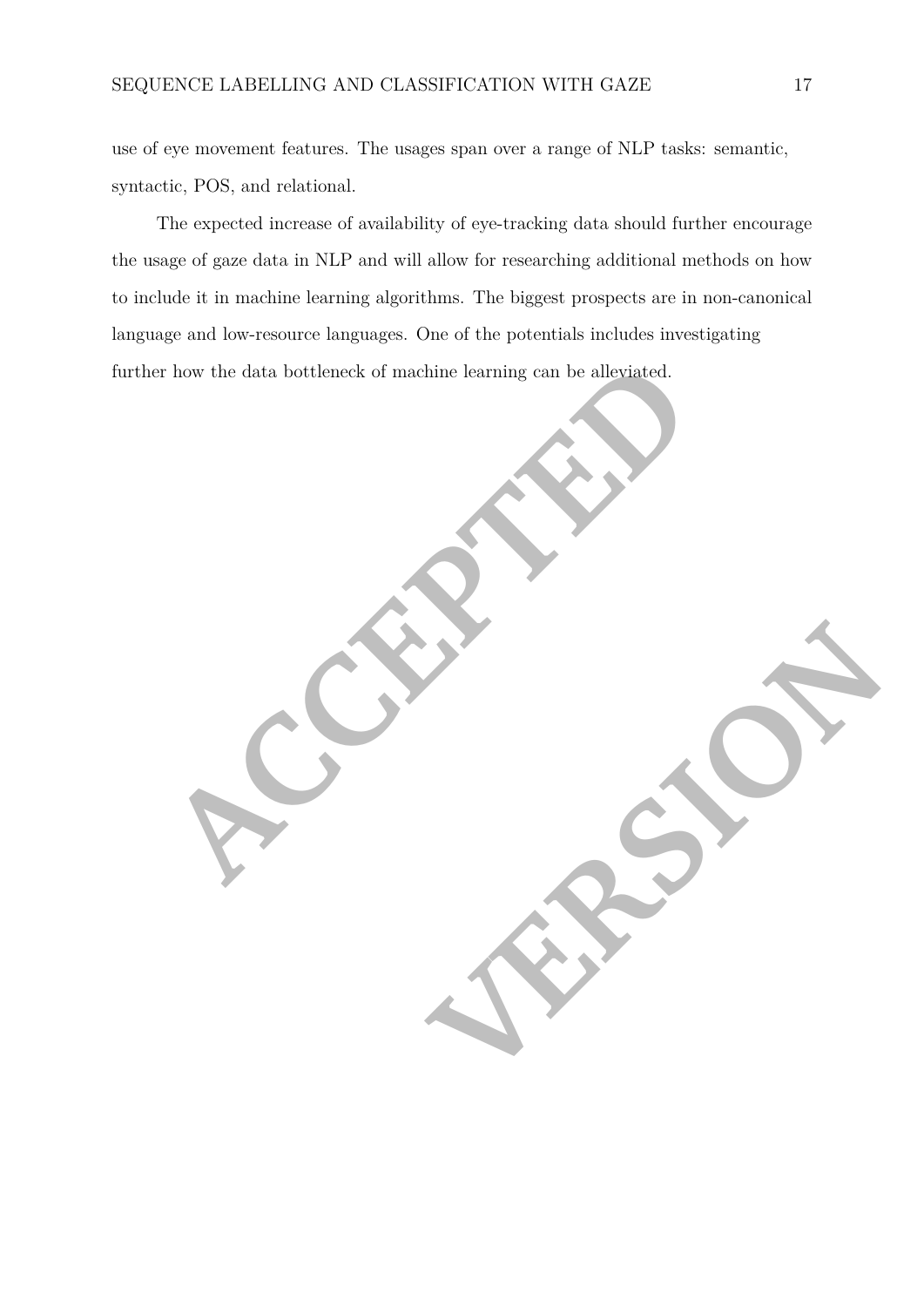## References

- <span id="page-18-8"></span>Barrett, M., Agić, Ž., & Søgaard, A. (2015). The Dundee Treebank. In *The 14th international workshop on treebanks and linguistic theories*.
- <span id="page-18-6"></span>Barrett, M., Bingel, J., Hollenstein, N., Rei, M., & Søgaard, A. (2018). Sequence classification with human attention. In *Proceedings of the 22nd conference on computational natural language learning* (pp. 302–312).
- <span id="page-18-5"></span>Barrett, M., Bingel, J., Keller, F., & Søgaard, A. (2016). Weakly supervised part-of-speech tagging using eye-tracking data. In *Proceedings of the 54th annual meeting of the association for computational linguistics* (Vol. 2, pp. 579–584).
- <span id="page-18-2"></span>**A.** M., Bingel, J., Keller, F., & Segaard, A. (2016). Wealthy supervised<br>vart-of-speech tagging using cyc-tracking data. In *Proceedings of the 54th annual*<br>necting of the association for computational biographics (Yol. 2 Barrett, M., González-Garduño, A. V., Frermann, L., & Søgaard, A. (2018). Unsupervised induction of linguistic categories with records of reading, speaking, and writing. In *Proceedings of the 2018 conference of the North American chapter of the association for computational linguistics: human language technologies* (Vol. 1, pp. 2028–2038).
- <span id="page-18-3"></span>Barrett, M., Keller, F., & Søgaard, A. (2016). Cross-lingual transfer of correlations between parts of speech and gaze features. In *Proceedings of the 26th international conference on computational linguistics: technical papers* (pp. 1330–1339).
- <span id="page-18-1"></span>Barrett, M. & Søgaard, A. (2015a). Reading behavior predicts syntactic categories. In *Proceedings of the nineteenth conference on computational natural language learning* (pp. 345–249).
- <span id="page-18-4"></span>Barrett, M. & Søgaard, A. (2015b). Using reading behavior to predict grammatical functions. In *Proceedings of the sixth workshop on cognitive aspects of computational language learning* (pp. 1–5).
- <span id="page-18-0"></span>Bauman, P. (2013). Syntactic category disambiguation within an architecture of human language processing. In *Proceedings of the annual meeting of the cognitive science society* (Vol. 35, *35*, pp. 1833–1838).
- <span id="page-18-7"></span>Bingel, J., Barrett, M., & Søgaard, A. (2016). Extracting token-level signals of syntactic processing from fMRI - with an application to PoS induction. In *Proceedings of*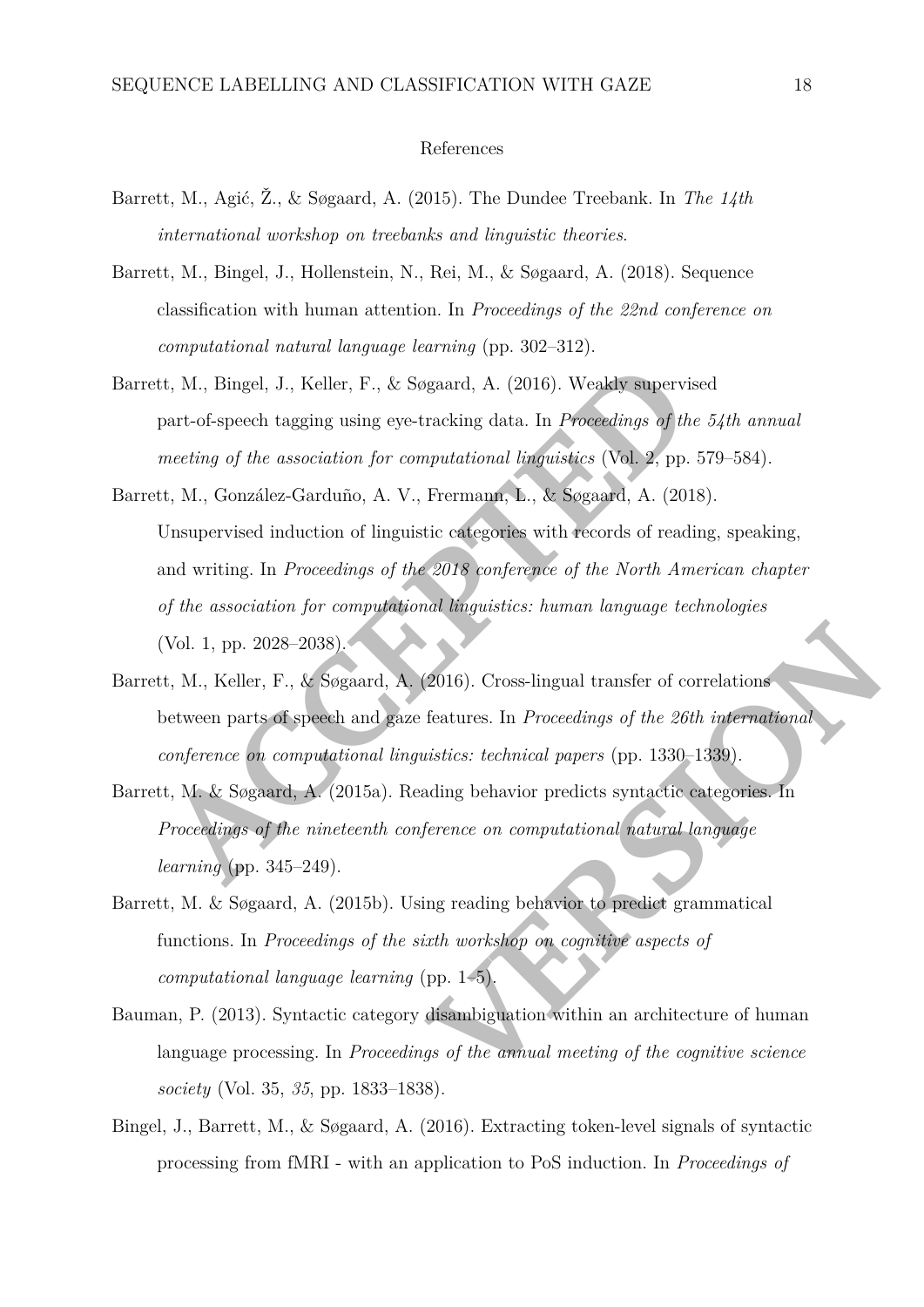*the 54th annual meeting of the association for computational linguistics* (Vol. 1, pp. 747–755).

- <span id="page-19-4"></span>Bremin, S., Hu, H., Karlsson, J., Lillkull, A. P., Wester, M., Danielsson, H., & Stymne, S. (2010). Methods for human evaluation of machine translation. *Small*, *14*, 55–67.
- <span id="page-19-6"></span>Carpenter, P. A. & Just, M. A. [Marcel Adam]. (1983). What your eyes do while your mind is reading. *Eye movements in reading: Perceptual and language processes*, 275–307.
- <span id="page-19-3"></span><span id="page-19-2"></span>Caruana, R. (1997). Multitask learning. *Machine learning*, *28* (1), 41–75.
- ind is reading. *Eye movements in reading: Perceptual and languag*<br>
275-307.<br>
Ana, R. (1997). Multitask learning. *Machine learning*, 28(1), 41-75.<br>
Inty, A., Mussmann, S., & Liang, P. (2018). The price of debiasing<br>
metri Chaganty, A., Mussmann, S., & Liang, P. (2018). The price of debiasing automatic metrics in natural language evalaution. In *Proceedings of the 56th annual meeting of the association for computational linguistics* (Vol. 1, pp. 643–653).
- <span id="page-19-8"></span>Cheri, J., Mishra, A., & Bhattacharyya, P. (2016). Leveraging annotators' gaze behaviour for coreference resolution. In *Proceedings of the 7th workshop on cognitive aspects of computational language learning* (pp. 22–26).
- <span id="page-19-1"></span><span id="page-19-0"></span>Clifton, C., Staub, A., & Rayner, K. (2007). Eye movements in reading words and sentences. In *Eye movements: a window on mind and brain* (pp. 341–371). Amsterdam, The Netherlands: Elsevier.
- on. In *Proceedings of the 7th workshop on*<br> *Vanguage learning* (pp. 22–26).<br>
007). Eye movements in reading words and<br>
vindow on mind and brain (pp. 341–371).<br>
Sevier.<br>
ck, W. (2017). Presenting GECO: an eyetracking<br>
all Cop, U., Dirix, N., Drieghe, D., & Duyck, W. (2017). Presenting GECO: an eyetracking corpus of monolingual and bilingual sentence reading. *Behavior research methods*, *49* (2), 602–615.
- <span id="page-19-7"></span>Demberg, V. & Keller, F. (2008). Data from eye-tracking corpora as evidence for theories of syntactic processing complexity. *Cognition*, *109*, 193–210.
- <span id="page-19-5"></span>Doherty, S. & O'Brien, S. (2009). Can MT output be evaluated through eye tracking. *Proceedings of MT Summit XII*, 214–221.
- <span id="page-19-9"></span>Enochson, K. & Culbertson, J. (2015). Collecting psycholinguistic response time data using amazon mechanical turk. *plosONE*.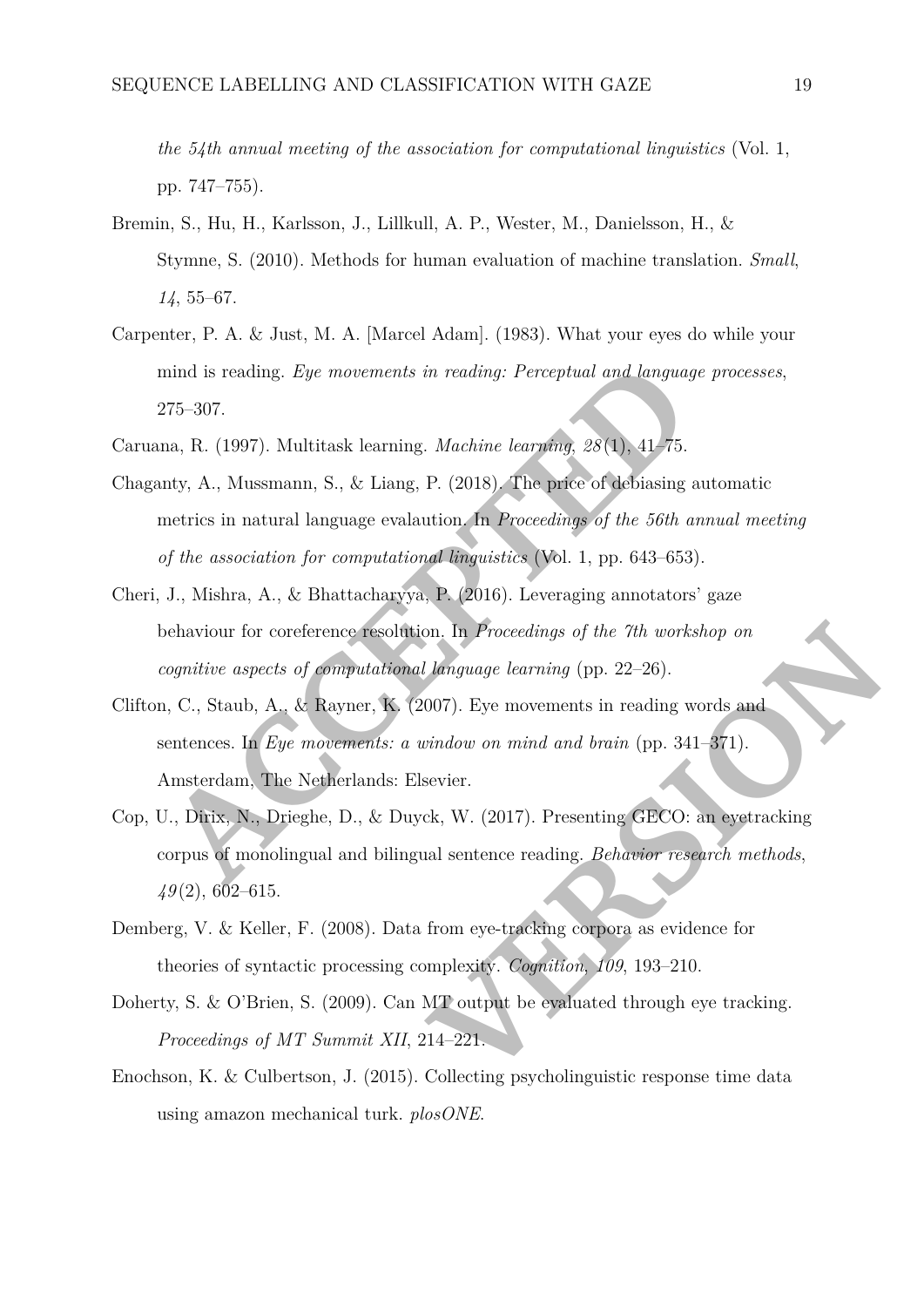- <span id="page-20-6"></span>Filik, R., Leuthold, H., Wallington, K., & Page, J. (2014). Testing theories of irony processing using eye-tracking and erps. *Journal of Experimental Psychology:* Learning, Memory, and Cognition,  $40(3)$ , 811.
- <span id="page-20-7"></span>Gibbs Jr, R. W. (1994). Figurative thought and figurative language. In *Handbook of psycholinguistics* (pp. 411–446). New York, NY: Academic Press.
- <span id="page-20-8"></span>Gibbs, R. W. (1986). On the psycholinguistics of sarcasm. *Journal of Experimental Psychology: General* , *115* (1), 3.
- <span id="page-20-4"></span>Gibson, E. (2000). The dependency locality theory: a distance-based theory of linguistic complexity. *Image, language, brain*, 95–126.
- <span id="page-20-2"></span>González-Garduño, A. V. & Søgaard, A. (2017). Using gaze to predict text readability. In *Proceedings of the 12th workshop on innovative use of nlp for building educational applications* (pp. 438–443).
- <span id="page-20-5"></span>Grice. (1975). Logic and conversation. In *Speech acts: syntax and semantics* (pp. 41–58). New York, NY: Academic Press.
- <span id="page-20-10"></span><span id="page-20-9"></span>Hollenstein, N., Rotsztejn, J., Troendle, M., Pedroni, A., Zhang, C., & Langer, N. (2018). Zuco, a simultaneous EEG and eye-tracking resource for natural sentence reading. *Scientific data* , *5*, 180291.
- Paychology: General, 115(1), 3.<br>
I. E. (2000). The dependency locality theory: a distance-based theory of linguistic<br>
sumplexity. Image, language, brain, 95–126.<br>
Icz-Garduño, A. V. & Sognard, A. (2017). Using gaze to pre Hollenstein, N. & Zhang, C. (2019). Entity recognition at first sight: improving NER with eye movement information. In *Proceedings of the 2019 conference of the North American chapter of the association for computational linguistics: human language technologies* (pp. 1–10).
- <span id="page-20-1"></span>Hyönä, J., Bertram, R., & Pollatsek, A. (2004). Are long compound words identified serially via their constituents? evidence from an eyemovement-contingent display change study. *Memory & Cognition*,  $32(4)$ , 523-532.
- <span id="page-20-3"></span>Hyönä, J. & Vainio, S. (2001). Reading morphologically complex clause structures in finnish. *European Journal of Cognitive Psychology* , *13* (4), 451–474.
- <span id="page-20-0"></span>Inhoff, A. W. (1984). Two stages of word processing during eye fixations in the reading of prose. *Journal of verbal learning and verbal behavior* , *23* (5), 612–624.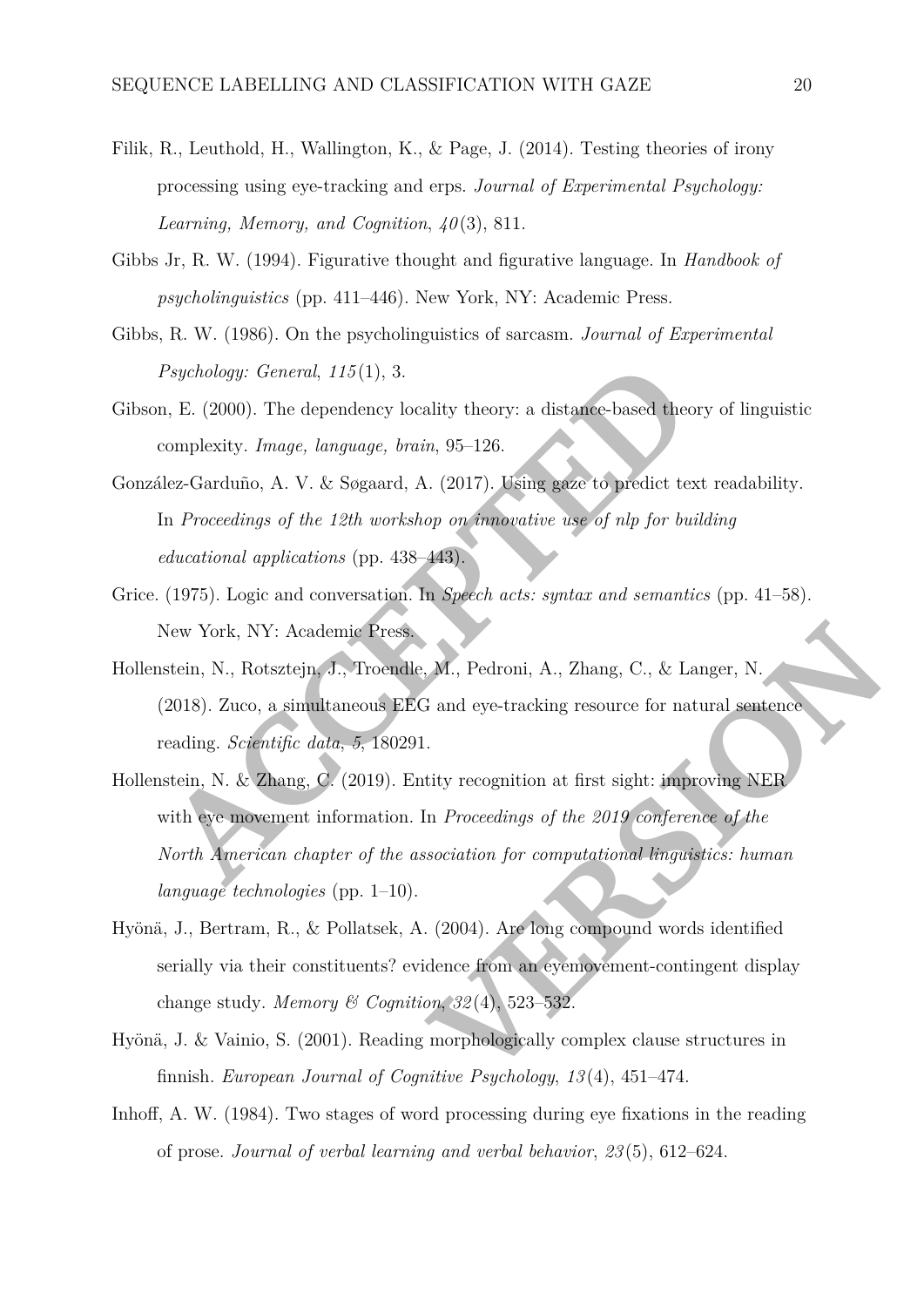- <span id="page-21-6"></span>Ivanko, S. L. & Pexman, P. M. (2003). Context incongruity and irony processing. *Discourse Processes*, *35* (3), 241–279.
- <span id="page-21-8"></span>Jaffe, E., Shain, C., & Schuler, W. (2018). Coreference and focus in reading times. In *Proceedings of the 8th workshop on cognitive modeling and computational linguistics* (pp. 1–9).
- <span id="page-21-9"></span>Joshi, A., Mishra, A., Senthamilselvan, N., & Bhattacharyya, P. (2014). Measuring sentiment annotation complexity of text. In *Proceedings of the 52nd annual meeting of the association for computational linguistics* (Vol. 2, pp. 36–41).
- <span id="page-21-7"></span>entiment annotation complexity of text. In *Proceedings of the 52ne*<br>neeting of the association for computational linguistics (Vol. 2, pp.<br>A., Sharma, V., & Bhattacharyya, P. (2015). Harnessing context in<br>arcasm detection. Joshi, A., Sharma, V., & Bhattacharyya, P. (2015). Harnessing context incongruity for sarcasm detection. In *Proceedings of the 53rd annual meeting of the association for computational linguistics and the 7th international joint conference on natural language processing* (Vol. 2, pp. 757–762).
- <span id="page-21-1"></span>Juhasz, B. J. & Rayner, K. (2003). Investigating the effects of a set of intercorrelated variables on eye fixation durations in reading. *Journal of Experimental Psychology: Learning, Memory, and Cognition*, *29* (6), 1312.
- <span id="page-21-2"></span>Just, M. A. [Marcel A] & Carpenter, P. A. (1980). A theory of reading: from eye fixations to comprehension. *Psychological review*, *87* (4), 329–354.
- <span id="page-21-0"></span>Kemper, S. & Liu, C.-J. (2007). Eye movements of young and older adults during reading. *Psychology and Aging*, *22* (1), 84.
- <span id="page-21-5"></span><span id="page-21-3"></span>Kennedy, A., Hill, R., & Pynte, J. (2003). The Dundee Corpus. In *Proceedings of the 12th European conference on eye movement*.
- is in reading. Journal of Experimental<br>
and Cognition, 29(6), 1312.<br>
A. (1980). A theory of reading: from eye<br>
nological review, 87(4), 329–354.<br>
Sovements of young and older adults during<br>
2(1), 84.<br>
3). The Dundee Corpus Klerke, S., Alonso, H. M., & Søgaard, A. (2015). Looking hard: eye tracking for detecting grammaticality of automatically compressed sentences. In *Proceedings of the 20th Nordic conference of computational linguistics* (pp. 97–105).
- <span id="page-21-4"></span>Klerke, S., Castilho, S., Barrett, M., & Søgaard, A. (2015). Reading metrics for estimating task efficiency with MT output. In *Proceedings of the sixth workshop on cognitive aspects of computational language learning* (pp. 6–13).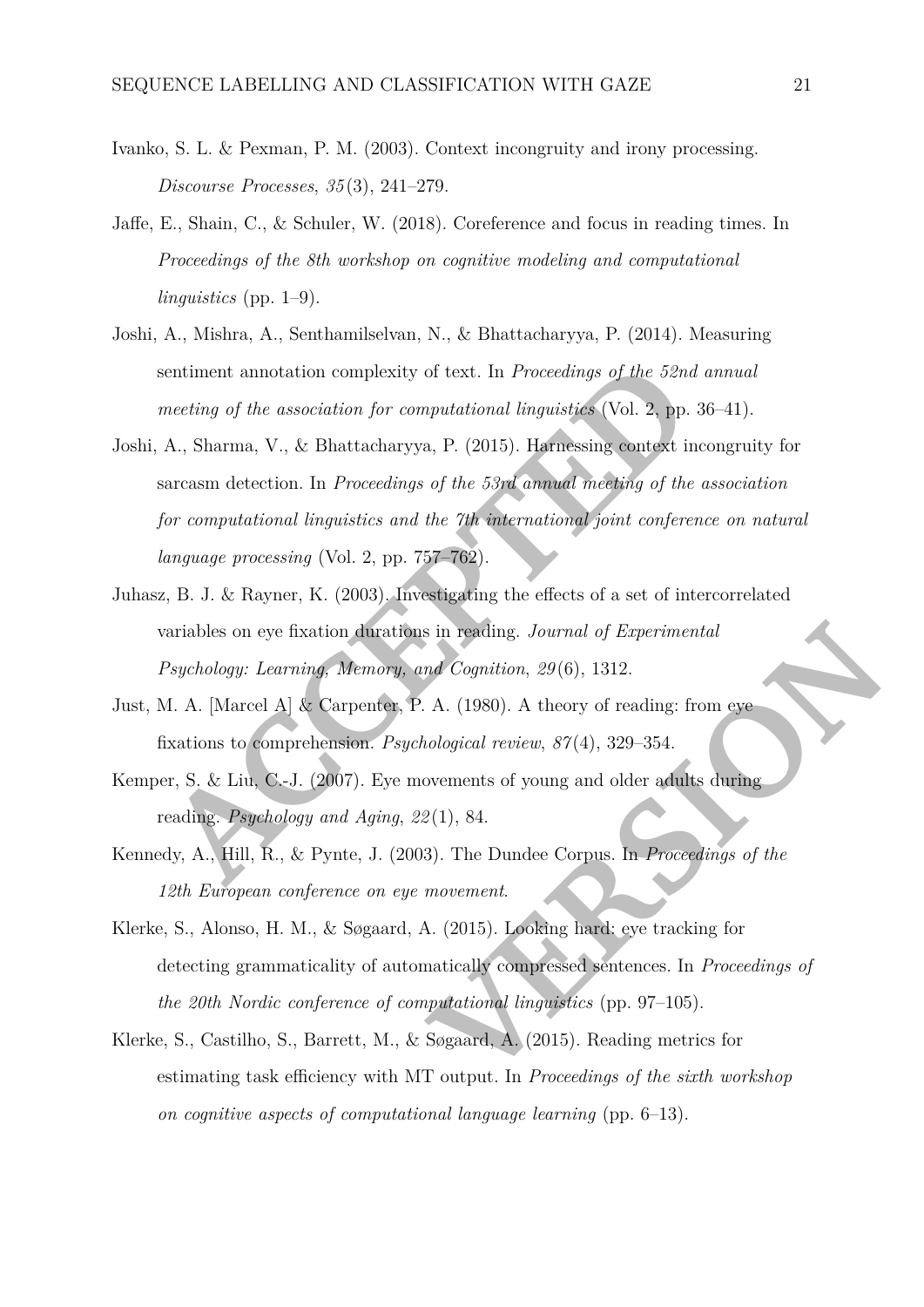- <span id="page-22-3"></span>Klerke, S., Goldberg, Y., & Søgaard, A. (2016). Improving sentence compression by learning to predict gaze. In *Proceedings of 14th annual conference of the North American chapter of the association for computational linguistics* (pp. 1528–1533).
- <span id="page-22-5"></span>Klerke, S. & Plank, B. (2019). At a glance: the impact of gaze aggregation views on syntactic tagging. In *Lantern@emnlp*.
- <span id="page-22-9"></span>Krafka, K., Khosla, A., Kellnhofer, P., Kannan, H., Bhandarkar, S., Matusik, W., & Torralba, A. (2016). Eye tracking for everyone. In *Proceedings of the IEEE conference on computer vision and pattern recognition* (pp. 2176–2184).
- <span id="page-22-7"></span>Long, Y., Lu, Q., Xiang, R., Li, M., & Huang, C.-R. (2017). A cognition based attention model for sentiment analysis. In *Proceedings of the 2017 conference on empirical methods in natural language processing* (pp. 462–471).
- <span id="page-22-8"></span>Long, Y., Xiang, R., Lu, Q., Huang, C.-R., & Li, M. (2019). Improving attention model based on cognition grounded data for sentiment analysis. *IEEE Transactions on Affective Computing*.
- <span id="page-22-10"></span>Luke, S. G. & Christianson, K. (2018). The Provo corpus: a large eye-tracking corpus with predictability norms. *Behavior research methods*, 1–8.
- <span id="page-22-4"></span><span id="page-22-2"></span>von der Malsburg, T. & Vasishth, S. (2011). What is the scanpath signature of syntactic reanalysis? *Journal of Memory and Language* , *65* (2), 109–127.
- Fortalba, A. (2016). Eye tracking for everyone. In *Proceedings of the IEEE*<br> *Anderence on computer vision and pattern recognition* (pp. 2176-2184).<br>
Y., Lu, Q., Xiang, R., Li, M., & Huang, C.-R. (2017). A cognition based Mathias, S., Kanojia, D., Patel, K., Agrawal, S., Mishra, A., & Bhattacharyya, P. (2018). Eyes are the windows to the soul: predicting the rating of text quality using gaze behaviour. In *Proceedings of the 56th annual meeting of the association for computational linguistics* (Vol. 1, pp. 2352–2362).
- <span id="page-22-1"></span>McConkie, G. W. & Rayner, K. (1976). Asymmetry of the perceptual span in reading. *Bulletin of the psychonomic society* , *8* (5), 365–368.
- <span id="page-22-0"></span>Mishra, A. & Bhattacharyya, P. (2018). *Cognitively inspired natural language processing: an investigation based on eye-tracking*. Springer.
- <span id="page-22-6"></span>Mishra, A., Dey, K., & Bhattacharyya, P. (2017). Learning cognitive features from gaze data for sentiment and sarcasm classification using convolutional neural network.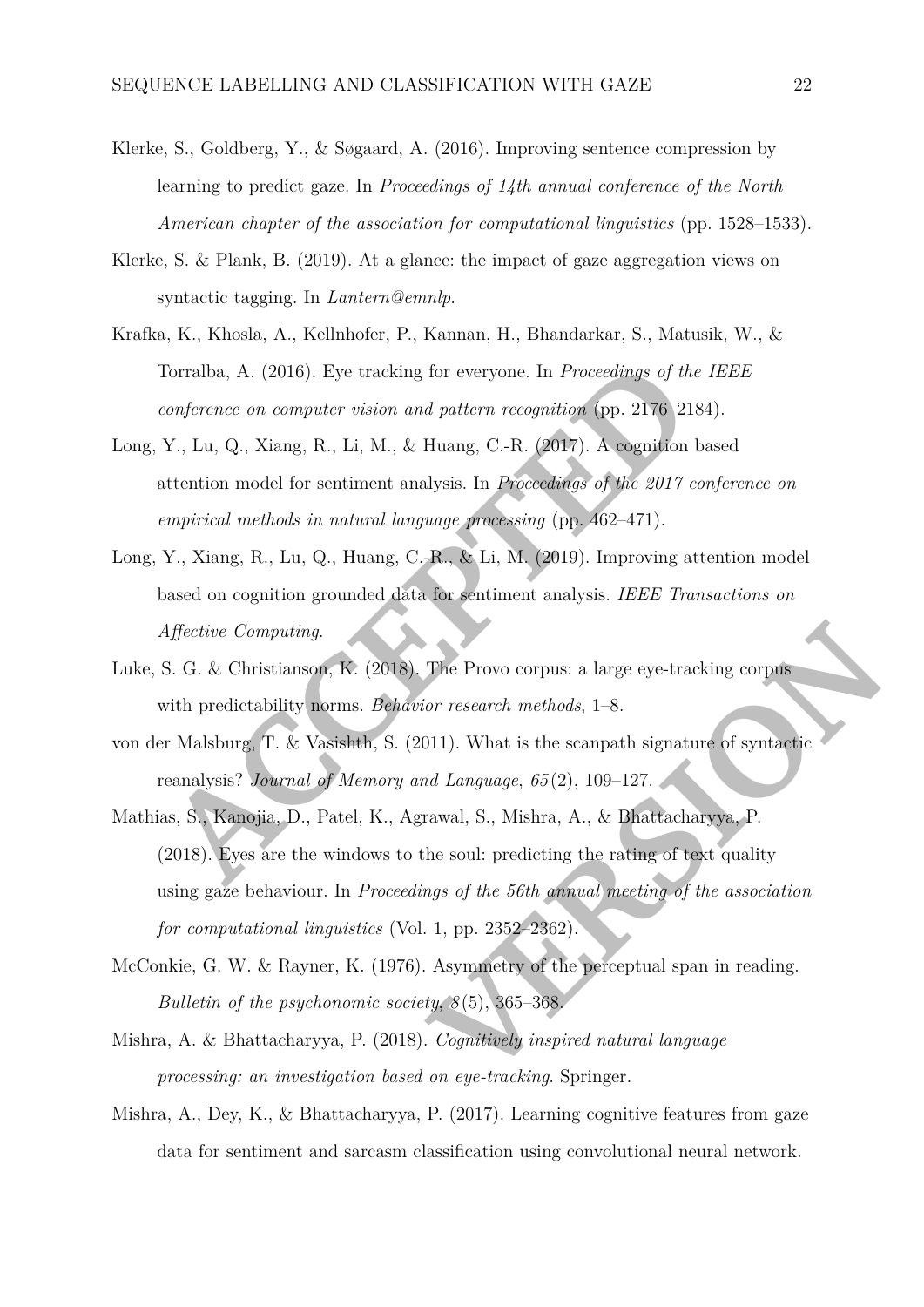In *Proceedings of the 55th annual meeting of the association for computational linguistics* (Vol. 1, pp. 377–387).

- <span id="page-23-2"></span>Mishra, A., Kanojia, D., & Bhattacharyya, P. (2016). Predicting readers' sarcasm understandability by modeling gaze behavior. In *Thirtieth AAAI conference on artificial intelligence* (pp. 3747–3753).
- <span id="page-23-3"></span>Mishra, A., Kanojia, D., Nagar, S., Dey, K., & Bhattacharyya, P. (2016a). Harnessing cognitive features for sarcasm detection. In *Proceedings of the 54th annual meeting of the association for computational linguistics* (Vol. 1, pp. 1095–1104).
- <span id="page-23-4"></span>Mishra, A., Kanojia, D., Nagar, S., Dey, K., & Bhattacharyya, P. (2016b). Leveraging cognitive features for sentiment analysis. In *Proceedings of the 20th signll conference on computational natural language learning* (pp. 156–166).
- <span id="page-23-1"></span>Mishra, A., Kanojia, D., Nagar, S., Dey, K., & Bhattacharyya, P. (2017). Scanpath complexity: modeling reading effort using gaze information. In *Thirty-first AAAI conference on artificial intelligence*.
- cognitive features for sarcasm detection. In *Proceedings of the 54th*<br>of the association for computational linguistics (Vol. 1, pp. 1095–11<br>i, A., Kanojia, D., Nagar, S., Dey, K., & Bhattacharyya, P. (2016b<br>cognitive feat Papineni, K., Roukos, S., Ward, T., & Zhu, W.-J. (2002). BLEU: a method for automatic evaluation of machine translation. In *Proceedings of the 40th annual meeting on association for computational linguistics* (pp. 311–318). Association for Computational Linguistics.
- <span id="page-23-0"></span>Example 12.1 (2002). BLEU: a method for<br>
12.1 (2002). BLEU: a method for<br>
12.1 (2002). BLEU: a method for<br>
12.1 (4) annual<br>
12.1 (4) annual<br>
12.1 (4) annual<br>
12.1 (4) annual<br>
12.1 applement of the 2nd<br>
12.1 and computation Pate, J. K. & Goldwater, S. (2011). Unsupervised syntactic chunking with acoustic cues: computational models for prosodic bootstrapping. In *Proceedings of the 2nd workshop on cognitive modeling and computational linguistics* (pp. 20–29). Association for Computational Linguistics.
- <span id="page-23-7"></span><span id="page-23-6"></span>Pate, J. K. & Goldwater, S. (2013). Unsupervised dependency parsing with acoustic cues. *Transactions of the Association for Computational Linguistics*, *1*, 63–74.
- <span id="page-23-5"></span>Plank, B. (2016a). Keystroke dynamics as signal for shallow syntactic parsing. In *Proceedings of the 25th international conference on computational linguistics* (pp. 609–618).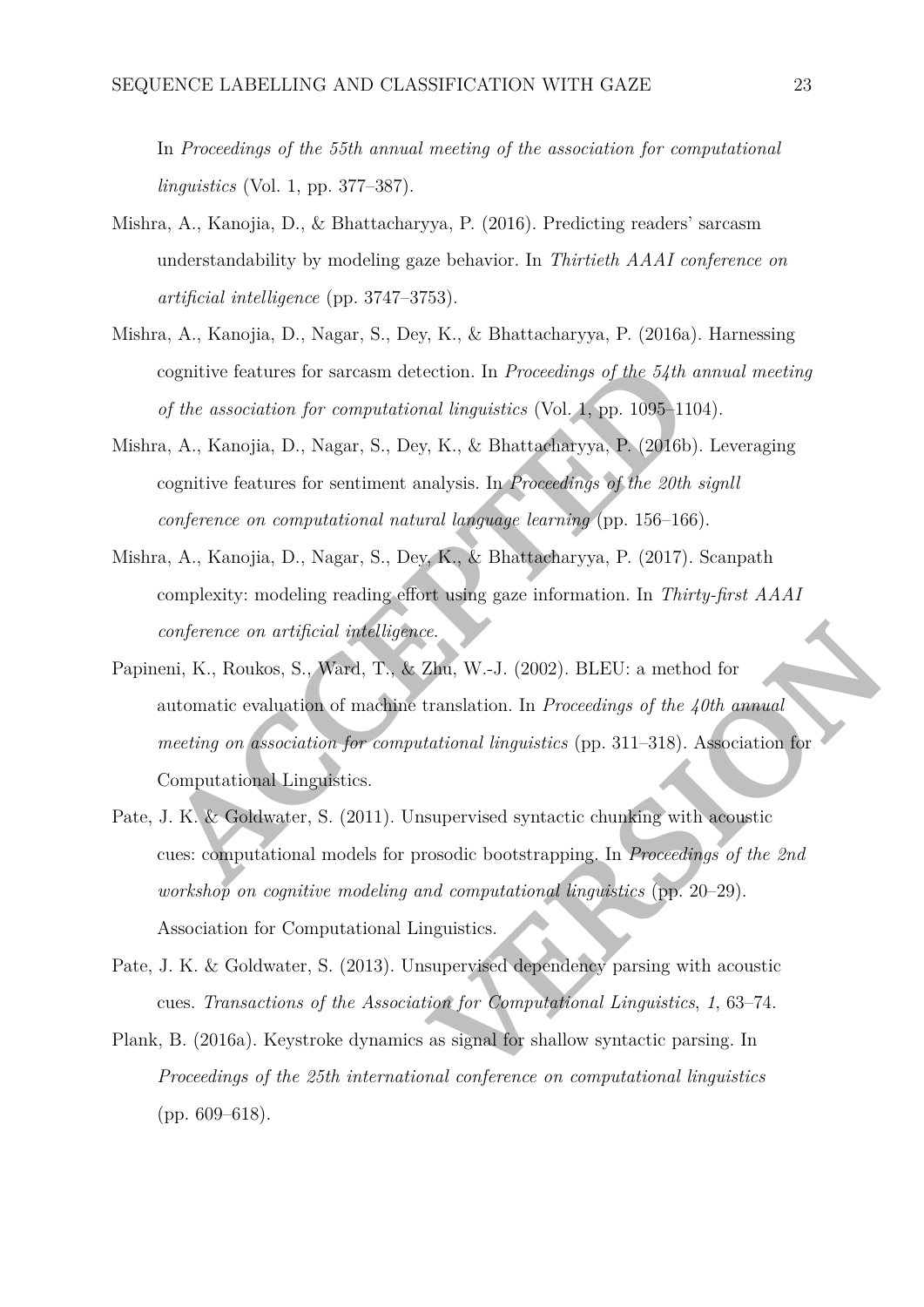- <span id="page-24-1"></span>Plank, B. (2016b). What to do about non-standard (or non-canonical) language in NLP. In *Proceedings of the conference on natural language processing (KONVENS)* (pp. 13–20).
- <span id="page-24-6"></span>Pynte, J. & Kennedy, A. (2007). The influence of punctuation and word class on distributed processing in normal reading. *Vision Research* , *47* (9), 1215–1227.
- <span id="page-24-7"></span>Pynte, J., New, B., & Kennedy, A. (2009). On-line contextual influences during reading normal text: the role of nouns, verbs and adjectives. *Vision research*,  $49(5)$ , 544–552.
- <span id="page-24-3"></span>Rayner, K. (1977). Visual attention in reading: eye movements reflect cognitive processes. *Memory & Cognition* , *5* (4), 443–448.
- <span id="page-24-4"></span><span id="page-24-0"></span>Rayner, K., Chace, K. H., Slattery, T. J., & Ashby, J. (2006). Eye movements as reflections of comprehension processes in reading. *Scientific studies of reading* , *10* (3), 241–255.
- normal text: the role of nonns, verbs and adjectives. *Vision research*,  $49(5)$ ,<br>
AAC 552.<br>
ACCEPTED VISUAL attention in reading: eye movements reflex cognitive<br>
r, K., (1977). Visual attention in reading: eye movements r Rayner, K., Sereno, S. C., Morris, R. K., Schmauder, A. R., & Clifton Jr, C. (1989). Eye movements and on-line language comprehension processes. *Language and Cognitive Processes* , *4* (3-4), SI21–SI49.
- <span id="page-24-2"></span>Rayner, K., Well, A. D., & Pollatsek, A. (1980). Asymmetry of the effective visual field in reading. *Perception & Psychophysics* , *27* (6), 537–544.
- <span id="page-24-9"></span>Reichle, E. D., Pollatsek, A., Fisher, D. L., & Rayner, K. (1998). Toward a model of eye movement control in reading. *Psychological review* , *105* (1), 125.
- <span id="page-24-5"></span>Resnik, P. & Lin, J. (2010). Evaluation of NLP systems. *The handbook of computational linguistics and natural language processing* , *57*, 271.
- <span id="page-24-8"></span>Rohanian, O., Taslimipoor, S., Yaneva, V., & Ha, L. A. (2017). Using gaze data to predict multiword expressions. In *Proceedings of the international conference recent advances in natural language processing* (pp. 601–609).
- <span id="page-24-10"></span>San Agustin, J., Skovsgaard, H., Mollenbach, E., Barret, M., Tall, M., Hansen, D. W., & Hansen, J. P. (2010). Evaluation of a low-cost open-source gaze tracker. In *Proceedings of the 2010 symposium on eye-tracking research & applications* (pp. 77–80). ACM.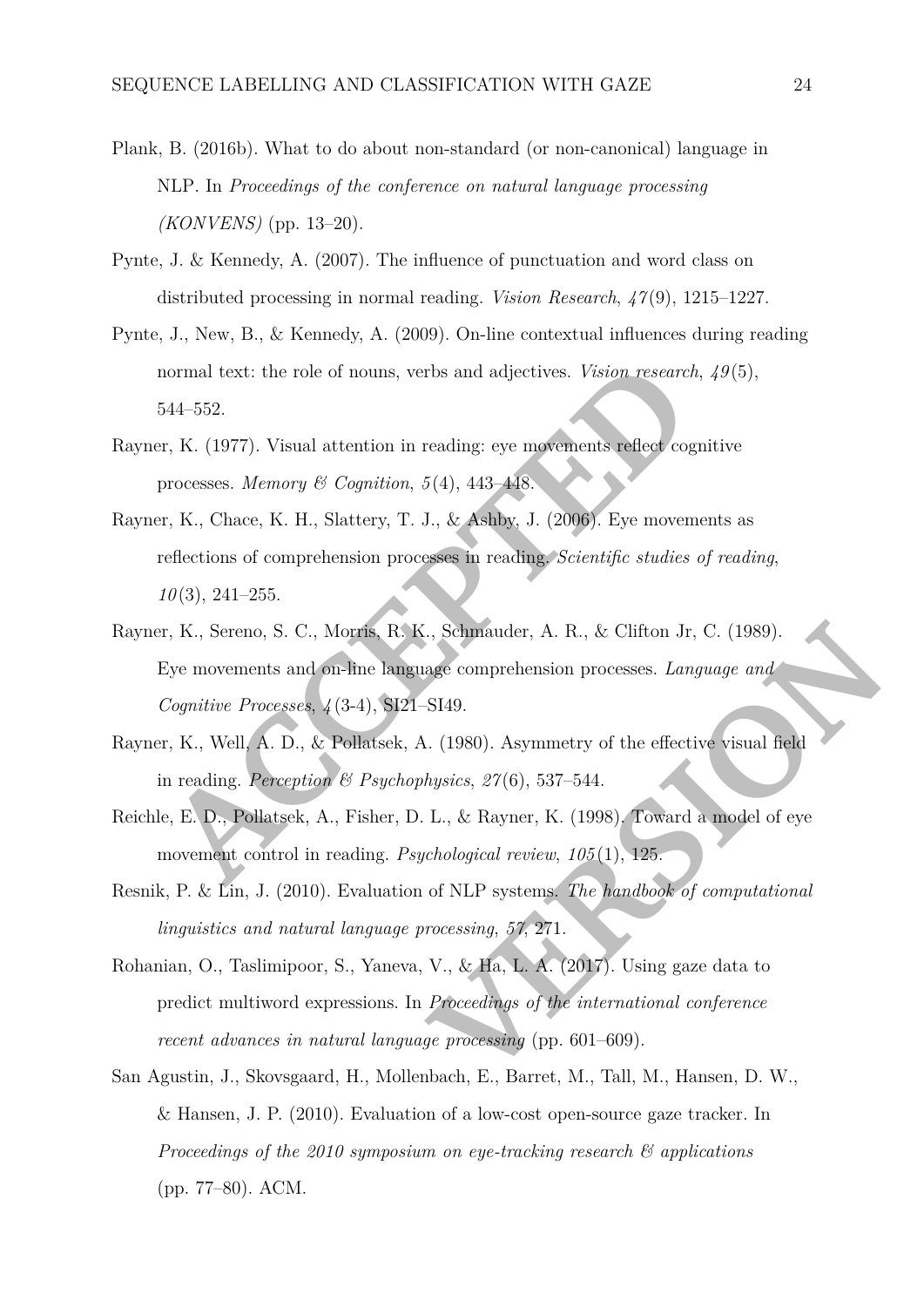- <span id="page-25-7"></span>Schmitt, N. & Underwood, G. (2004). Exploring the processing of formulaic sequences through a self-paced reading task. *Formulaic sequences: Acquisition, processing and use*, 173–189.
- <span id="page-25-8"></span>Seminck, O. & Amsili, P. (2018). A gold anaphora annotation layer on an eye movement corpus. In *Proceedings of the eleventh international conference on language resources and evaluation (lrec 2018)*.
- Singh, A. D., Mehta, P., Husain, S., & Rajakrishnan, R. (2016). Quantifying sentence complexity based on eye-tracking measures. In *Proceedings of the workshop on computational linguistics for linguistic complexity* (pp. 202–212).
- <span id="page-25-6"></span>Siyanova-Chanturia, A. (2013). Eye-tracking and ERPs in multi-word expression research: a state-of-the-art review of the method and findings. *The Mental Lexicon* , *8* (2), 245–268.
- <span id="page-25-2"></span>Staub, A., Clifton Jr, C., & Frazier, L. (2006). Heavy np shift is the parser's last resort: evidence from eye movements. *Journal of memory and language* , *54* (3), 389–406.
- <span id="page-25-4"></span><span id="page-25-3"></span>Strzyz, M., Vilares, D., & Gómez-Rodríguez, C. (2019a). Towards making a dependency parser see. In *Proceedings of the 2019 conference on empirical methods in natural language processing and the 9th international joint conference on natural language processing (emnlp-ijcnlp)* (pp. 1500–1506).
- <span id="page-25-0"></span>A. D., Mehta, P., Husain, S., & Rajakrishnan, R. (2016). Quantifying sentence<br>omplexity based on eye-tracking measures. In *Procedings of the workshop on*<br>*computational inquisities for inquisitic complexity (pp. 202-212)* Strzyz, M., Vilares, D., & Gómez-Rodríguez, C. (2019b). Viable dependency parsing as sequence labeling. In *Proceedings of the 2019 conference of the north american chapter of the association for computational linguistics: human language technologies, volume 1 (long and short papers)* (pp. 717–723).
- <span id="page-25-1"></span>Stymne, S., Danielsson, H., Bremin, S., Hu, H., Karlsson, J., Lillkull, A. P., & Wester, M. (2012). Eye tracking as a tool for machine translation error analysis. In *Proceedings of the international conference on language resources and evaluation* (pp. 1121–1126).
- <span id="page-25-5"></span>Tokunaga, T., Nishikawa, H., & Iwakura, T. (2017). An eye-tracking study of named entity annotation. *Proceedings of the International Conference Recent Advances in Natural Language Processing*, 758–764.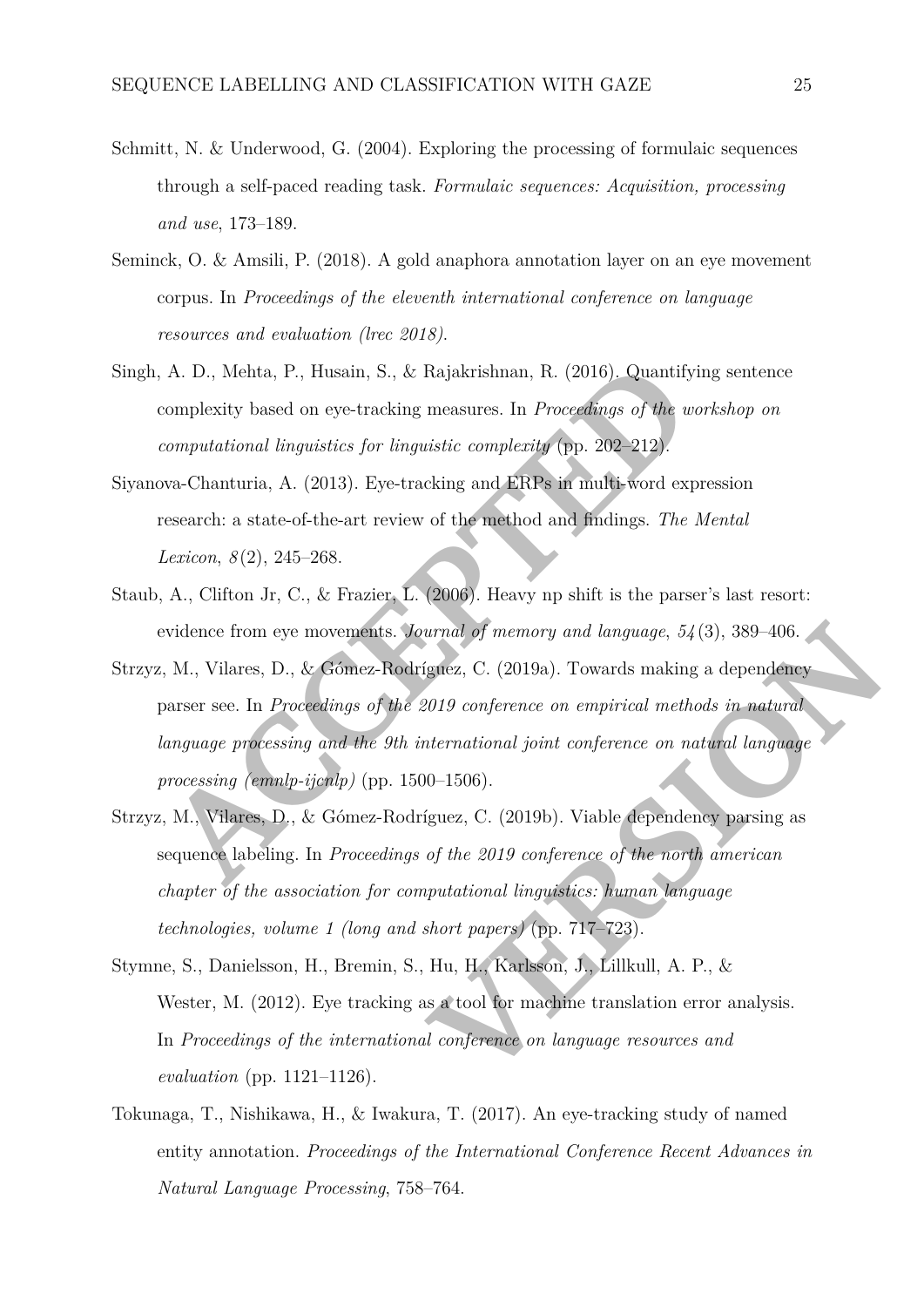- <span id="page-26-3"></span>Vainio, S., Hyönä, J., & Pajunen, A. (2003). Facilitatory and inhibitory effects of grammatical agreement: evidence from readers' eye fixation patterns. *Brain and Language*, *85* (2), 197–202.
- <span id="page-26-1"></span>Vasishth, S., von der Malsburg, T., & Engelmann, F. (2013). What eye movements can tell us about sentence comprehension. *Wiley Interdisciplinary Reviews: Cognitive Science*, *4* (2), 125–134.
- <span id="page-26-6"></span>Wallot, S., O'Brien, B., Coey, C. A., & Kelty-Stephen, D. (2015). Power-law fluctuations in eye movements predict text comprehension during connected text reading. In *Cognitive science* (pp. 2583–2588).
- <span id="page-26-2"></span>i, S., O'Brien, B., Coey, C. A., & Kelty-Stephen, D. (2015). Power-<br>
ductuations in eye movements predict text comprehension during c<br>
eading. In *Cognitive science* (pp. 2583-2588).<br>
P. L., Vaswani, A., Knight, K., & Mitc Wehbe, L., Vaswani, A., Knight, K., & Mitchell, T. (2014). Aligning context-based statistical models of language with brain activity during reading. In *Proceedings of the 2014 conference on empirical methods in natural language processing* (pp. 233–243).
- Williams, R. & Morris, R. (2004). Eye movements, word familiarity, and vocabulary acquisition. *European Journal of Cognitive Psychology*, *16* (1-2), 312–339.
- <span id="page-26-5"></span><span id="page-26-4"></span>Yaneva, V., Evans, R., Mitkov, R., et al. (2018). Classifying referential and non-referential it using gaze. In *Proceedings of the 2018 conference on empirical methods in natural language processing* (pp. 4896–4901).
- <span id="page-26-0"></span>movements, word familiarity, and vocabulary<br>
Cognitive Psychology, 16(1-2), 312–339.<br>
1. (2018). Classifying referential and<br>
Proceedings of the 2018 conference on empirical<br>
sissing (pp. 4896–4901).<br>
O., et al. (2017). Co Yaneva, V., Taslimipoor, S., Rohanian, O., et al. (2017). Cognitive processing of multiword expressions in native and non-native speakers of english: evidence from gaze data. In *International conference on computational and corpus-based phraseology* (pp. 363–379). Springer.